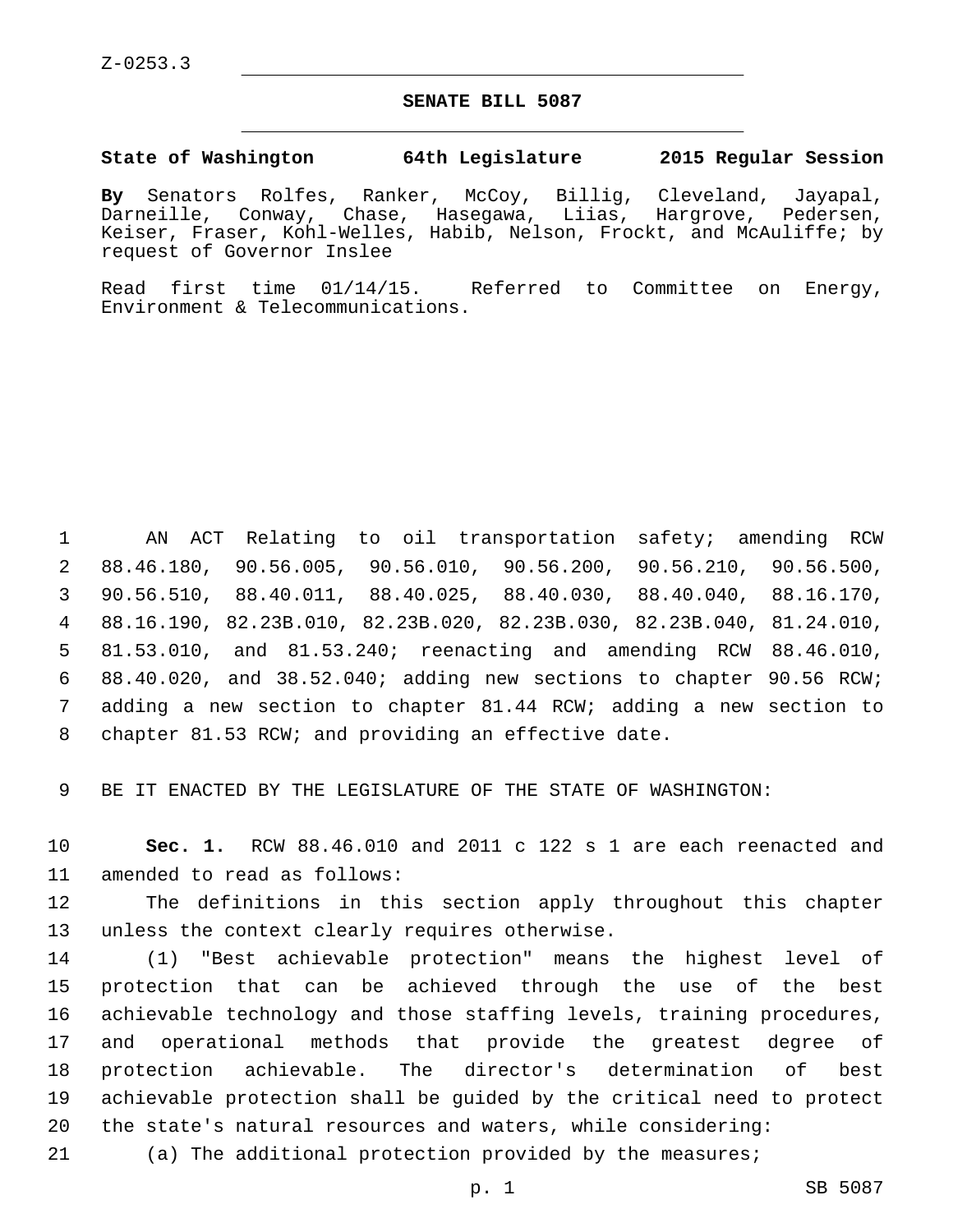(b) The technological achievability of the measures; and

2 (c) The cost of the measures.

 (2)(a) "Best achievable technology" means the technology that provides the greatest degree of protection taking into consideration:

 (i) Processes that are being developed, or could feasibly be developed, given overall reasonable expenditures on research and 7 development; and

8 (ii) Processes that are currently in use.

 (b) In determining what is best achievable technology, the director shall consider the effectiveness, engineering feasibility, 11 and commercial availability of the technology.

 (3) "Bulk" means material that is stored or transported in a loose, unpackaged liquid, powder, or granular form capable of being conveyed by a pipe, bucket, chute, or belt system.

 (4) "Cargo vessel" means a self-propelled ship in commerce, other than a tank vessel or a passenger vessel, of three hundred or more gross tons, including but not limited to, commercial fish processing 18 vessels and freighters.

 (5) "Covered vessel" means a tank vessel, cargo vessel, or 20 passenger vessel.

(6) "Department" means the department of ecology.

(7) "Director" means the director of the department of ecology.

 (8) "Discharge" means any spilling, leaking, pumping, pouring, 24 emitting, emptying, or dumping.

 (9)(a) "Facility" means any structure, group of structures, equipment, pipeline, or device, other than a vessel, located on or near the navigable waters of the state that transfers oil in bulk to or from a tank vessel or pipeline, that is used for producing, storing, handling, transferring, processing, or transporting oil in 30 bulk.

 (b) For the purposes of oil spill contingency planning in RCW 90.56.210, advanced notice of oil transfers in section 9 of this act, and financial responsibility in RCW 88.40.025, facility also means a railroad that transports oil as bulk cargo.

35 (c) A facility does not include any: (i) ((Railroad car,)) Motor 36 vehicle( $(-$  or other rolling stock)) while transporting oil over the 37 highways ((or rail lines)) of this state; (ii) retail motor vehicle motor fuel outlet; (iii) facility that is operated as part of an exempt agricultural activity as provided in RCW 82.04.330; (iv) underground storage tank regulated by the department or a local

p. 2 SB 5087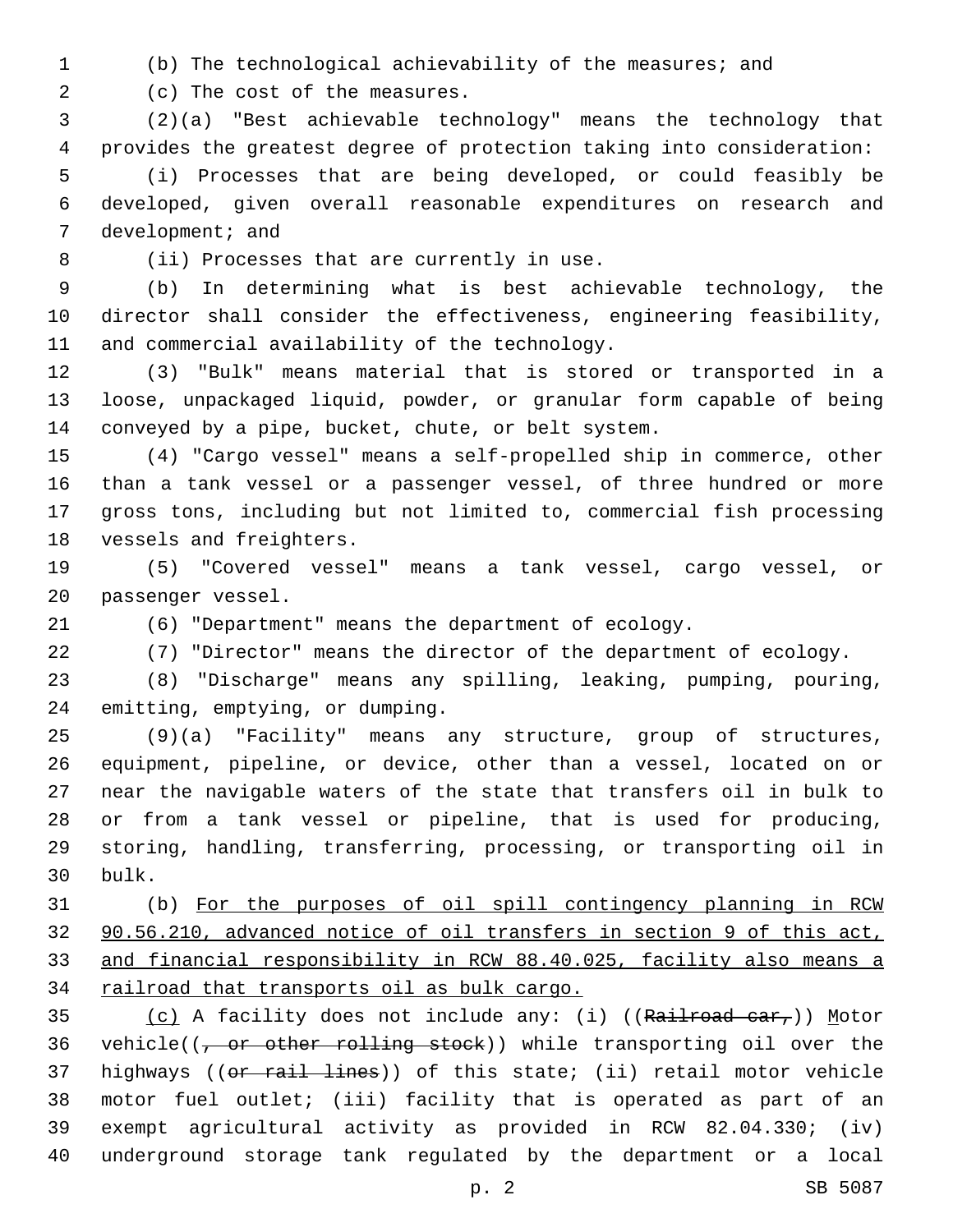government under chapter 90.76 RCW; or (v) marine fuel outlet that does not dispense more than three thousand gallons of fuel to a ship that is not a covered vessel, in a single transaction.

 (10) "Marine facility" means any facility used for tank vessel wharfage or anchorage, including any equipment used for the purpose of handling or transferring oil in bulk to or from a tank vessel.

 (11) "Navigable waters of the state" means those waters of the state, and their adjoining shorelines, that are subject to the ebb and flow of the tide and/or are presently used, have been used in the past, or may be susceptible for use to transport intrastate, 11 interstate, or foreign commerce.

 (12) "Offshore facility" means any facility located in, on, or under any of the navigable waters of the state, but does not include a facility any part of which is located in, on, or under any land of the state, other than submerged land. "Offshore facility" does not 16 include a marine facility.

 (13) "Oil" or "oils" means oil of any kind that is liquid at ((atmospheric temperature)) twenty-five degrees Celsius and one atmosphere of pressure and any fractionation thereof, including, but not limited to, crude oil, bitumen, synthetic crude oil, natural gas well condensate, petroleum, gasoline, fuel oil, diesel oil, biological oils and blends, oil sludge, oil refuse, and oil mixed with wastes other than dredged spoil. Oil does not include any substance listed in Table 302.4 of 40 C.F.R. Part 302 adopted August 25 14, 1989, under section  $((101(14))$   $102(a)$  of the federal comprehensive environmental response, compensation, and liability act 27 of 1980, as amended by P.L. 99-499.

 (14) "Onshore facility" means any facility any part of which is located in, on, or under any land of the state, other than submerged land, that because of its location, could reasonably be expected to cause substantial harm to the environment by discharging oil into or on the navigable waters of the state or the adjoining shorelines.

 (15)(a) "Owner or operator" means (i) in the case of a vessel, 34 any person owning, operating, or chartering by demise, the vessel; (ii) in the case of an onshore or offshore facility, any person owning or operating the facility; and (iii) in the case of an abandoned vessel or onshore or offshore facility, the person who owned or operated the vessel or facility immediately before its abandonment.39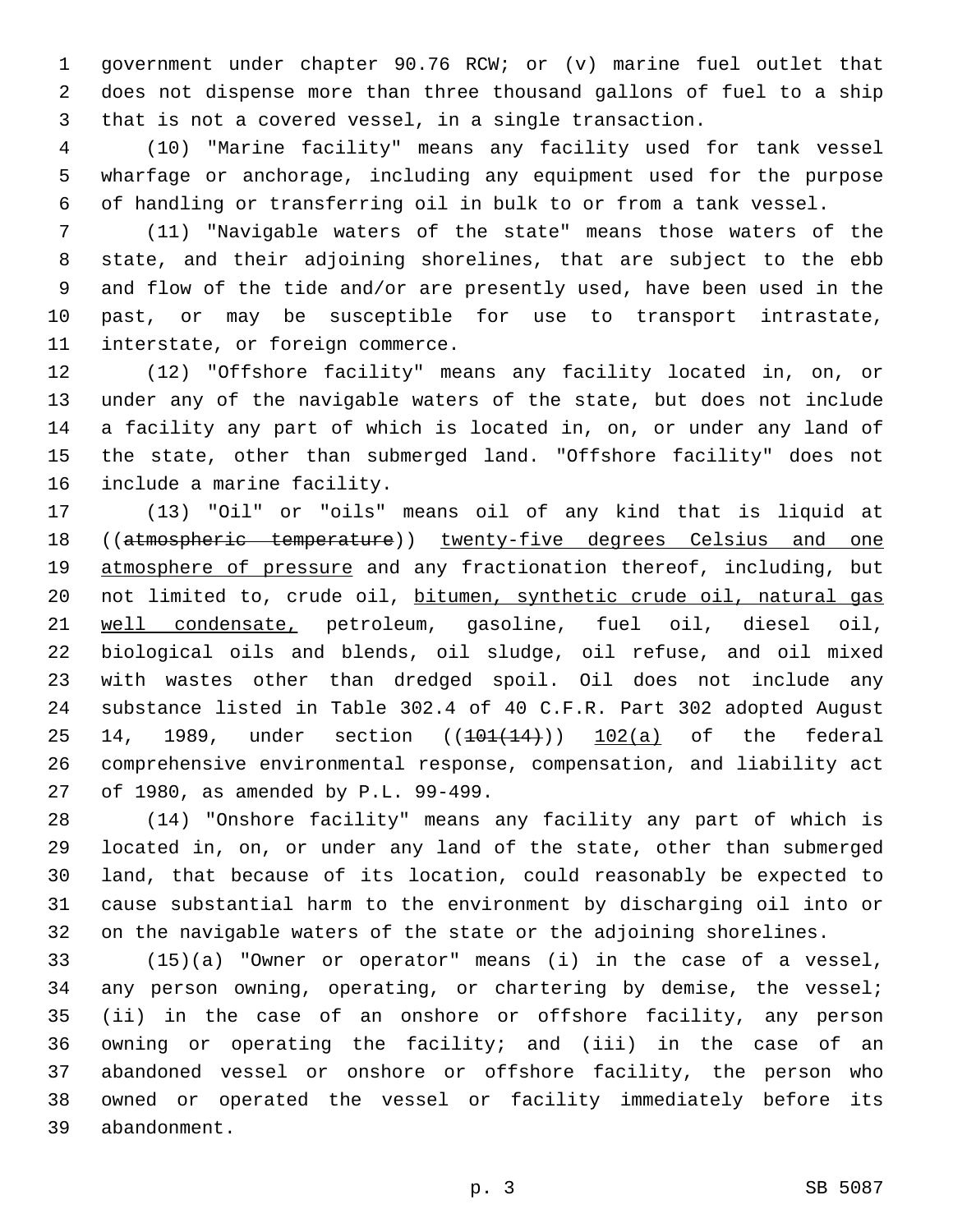(b) "Operator" does not include any person who owns the land underlying a facility if the person is not involved in the operations 3 of the facility.

 (16) "Passenger vessel" means a ship of three hundred or more gross tons with a fuel capacity of at least six thousand gallons carrying passengers for compensation.6

 (17) "Person" means any political subdivision, government agency, municipality, industry, public or private corporation, copartnership, association, firm, individual, or any other entity whatsoever.

 (18) "Race Rocks light" means the nautical landmark located southwest of the city of Victoria, British Columbia.

 (19) "Regional vessels of opportunity response group" means a group of nondedicated vessels participating in a vessels of opportunity response system to respond when needed and available to 15 spills in a defined geographic area.

 (20) "Severe weather conditions" means observed nautical conditions with sustained winds measured at forty knots and wave heights measured between twelve and eighteen feet.

 (21) "Ship" means any boat, ship, vessel, barge, or other 20 floating craft of any kind.

 (22) "Spill" means an unauthorized discharge of oil into the 22 waters of the state.

 (23) "Strait of Juan de Fuca" means waters off the northern coast of the Olympic Peninsula seaward of a line drawn from New Dungeness light in Clallam county to Discovery Island light on Vancouver 26 Island, British Columbia, Canada.

 (24) "Tank vessel" means a ship that is constructed or adapted to carry, or that carries, oil in bulk as cargo or cargo residue, and that:

30 (a) Operates on the waters of the state; or

 (b) Transfers oil in a port or place subject to the jurisdiction 32 of this state.

 (25) "Umbrella plan holder" means a nonprofit corporation established consistent with this chapter for the purposes of providing oil spill response and contingency plan coverage.

 (26) "Vessel emergency" means a substantial threat of pollution originating from a covered vessel, including loss or serious degradation of propulsion, steering, means of navigation, primary electrical generating capability, and seakeeping capability.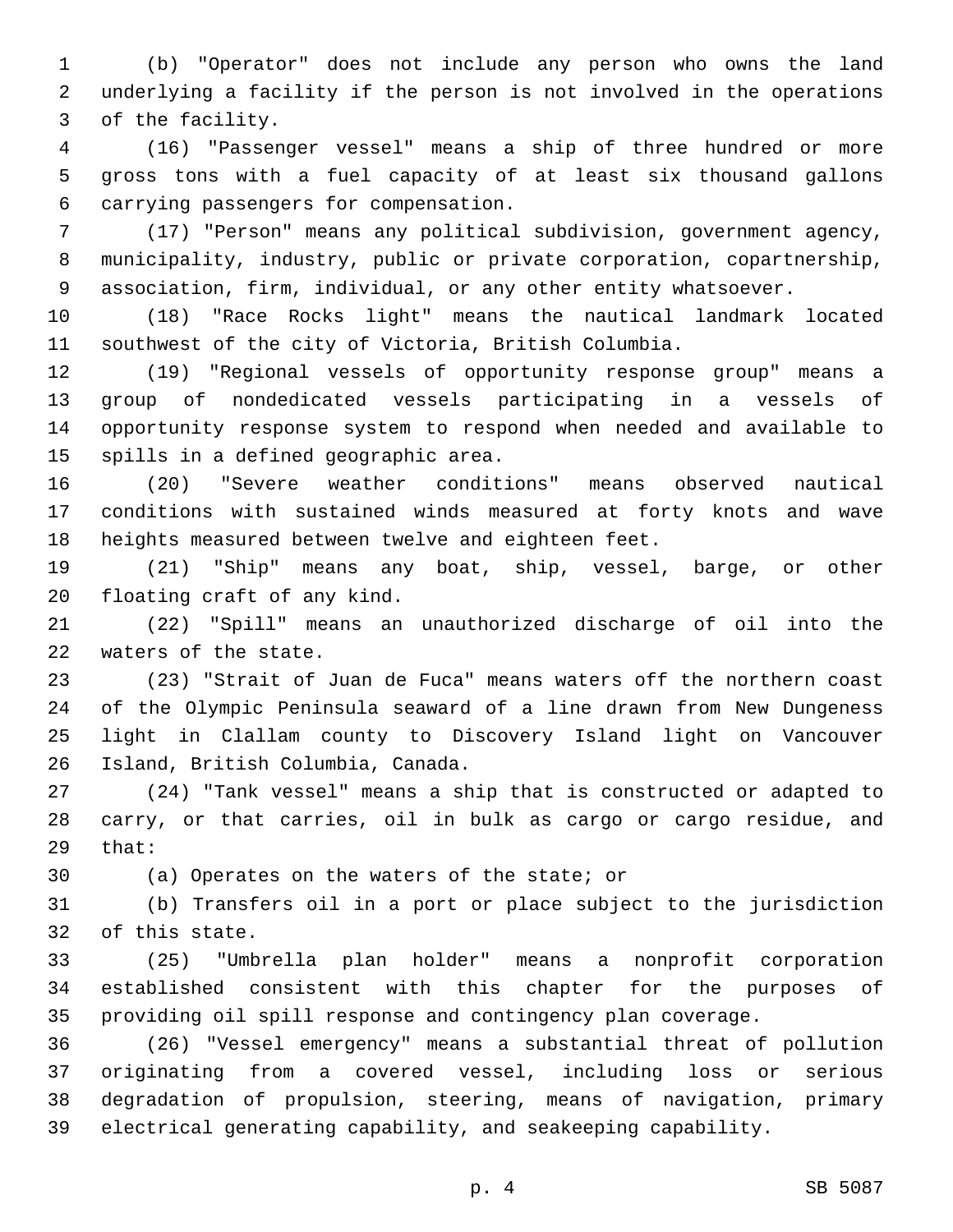(27) "Vessels of opportunity response system" means nondedicated boats and operators, including fishing and other vessels, that are under contract with and equipped by contingency plan holders to assist with oil spill response activities, including on-water oil recovery in the near shore environment and the placement of oil spill containment booms to protect sensitive habitats.6

 (28) "Volunteer coordination system" means an oil spill response system that, before a spill occurs, prepares for the coordination of volunteers to assist with appropriate oil spill response activities, which may include shoreline protection and cleanup, wildlife recovery, field observation, light construction, facility maintenance, donations management, clerical support, and other 13 aspects of a spill response.

 (29) "Waters of the state" includes lakes, rivers, ponds, streams, inland waters, underground water, salt waters, estuaries, tidal flats, beaches and lands adjoining the seacoast of the state, sewers, and all other surface waters and watercourses within the 18 jurisdiction of the state of Washington.

 (30) "Worst case spill" means: (a) In the case of a vessel, a spill of the entire cargo and fuel of the vessel complicated by adverse weather conditions; and (b) in the case of an onshore or offshore facility, the largest foreseeable spill in adverse weather 23 conditions.

 **Sec. 2.** RCW 88.46.180 and 2011 c 122 s 2 are each amended to read as follows:25

 (1) The department shall evaluate and update planning standards for oil spill response equipment required under contingency plans required by this chapter, including aerial surveillance, in order to ensure access in the state to equipment that represents the best achievable protection to respond to a worst case spill and provide for continuous operation of oil spill response activities to the maximum extent practicable and without jeopardizing crew safety, as determined by the incident commander or the unified command.

 (2) The department shall by rule update the planning standards at five-year intervals to ensure the maintenance of best available protection over time. Rule updates to covered nontank vessels shall minimize potential impacts to discretionary cargo moved through the 38 state.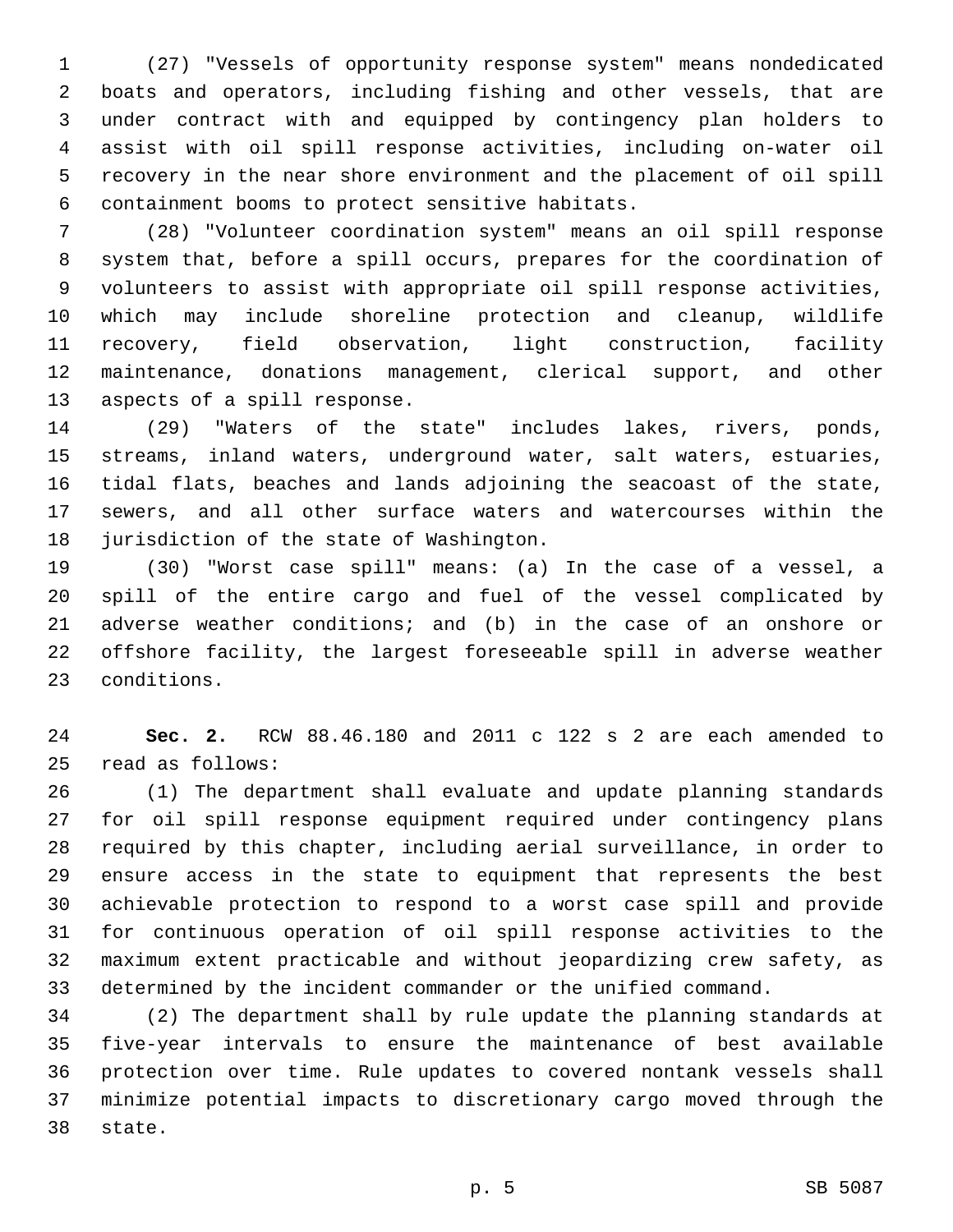(((3) The department shall evaluate and update planning standards for tank vessels by December 31, 2012.))

 **Sec. 3.** RCW 90.56.005 and 2010 1st sp.s. c 7 s 72 are each 4 amended to read as follows:

 (1) The legislature declares that waterborne transportation as a source of supply for oil and hazardous substances poses special concern for the state of Washington. Each year billions of gallons of crude oil and refined petroleum products are transported as cargo and 9 fuel by vessels on the navigable waters of the state. The state is experiencing rapid changes in how crude oil moves through rail 11 corridors and over Washington waters, creating new safety and 12 environmental risks. The changing sources and transport of crude oil bring new risks to our communities along rail lines and to the 14 Columbia river, Grays Harbor, and Puget Sound waters. Since 2008, 15 rail traffic hauling crude oil has increased more than forty-fold nationwide and major accidents have occurred over the past year in both the United States and Canada. These shipments are expected to increase in the coming years. Vessels and facilities transporting oil into Washington travel on some of the most unique and special marine environments in the United States. These marine environments are a source of natural beauty, recreation, and economic livelihood for many residents of this state. As a result, the state has an obligation to ensure the citizens of the state that the waters of the 24 state will be protected from oil spills.

 (2) The legislature finds that prevention is the best method to protect the unique and special marine environments in this state. The technology for containing and cleaning up a spill of oil or hazardous substances is at best only partially effective. Preventing spills is more protective of the environment and more cost-effective when all the response and damage costs associated with responding to a spill are considered. Therefore, the legislature finds that the primary objective of the state is to achieve a zero spills strategy to prevent any oil or hazardous substances from entering waters of the 34 state.

(3) The legislature also finds that:35

 (a) Recent accidents in Washington, Alaska, southern California, Texas, Pennsylvania, and other parts of the nation have shown that the transportation, transfer, and storage of oil have caused 39 significant damage to the marine environment;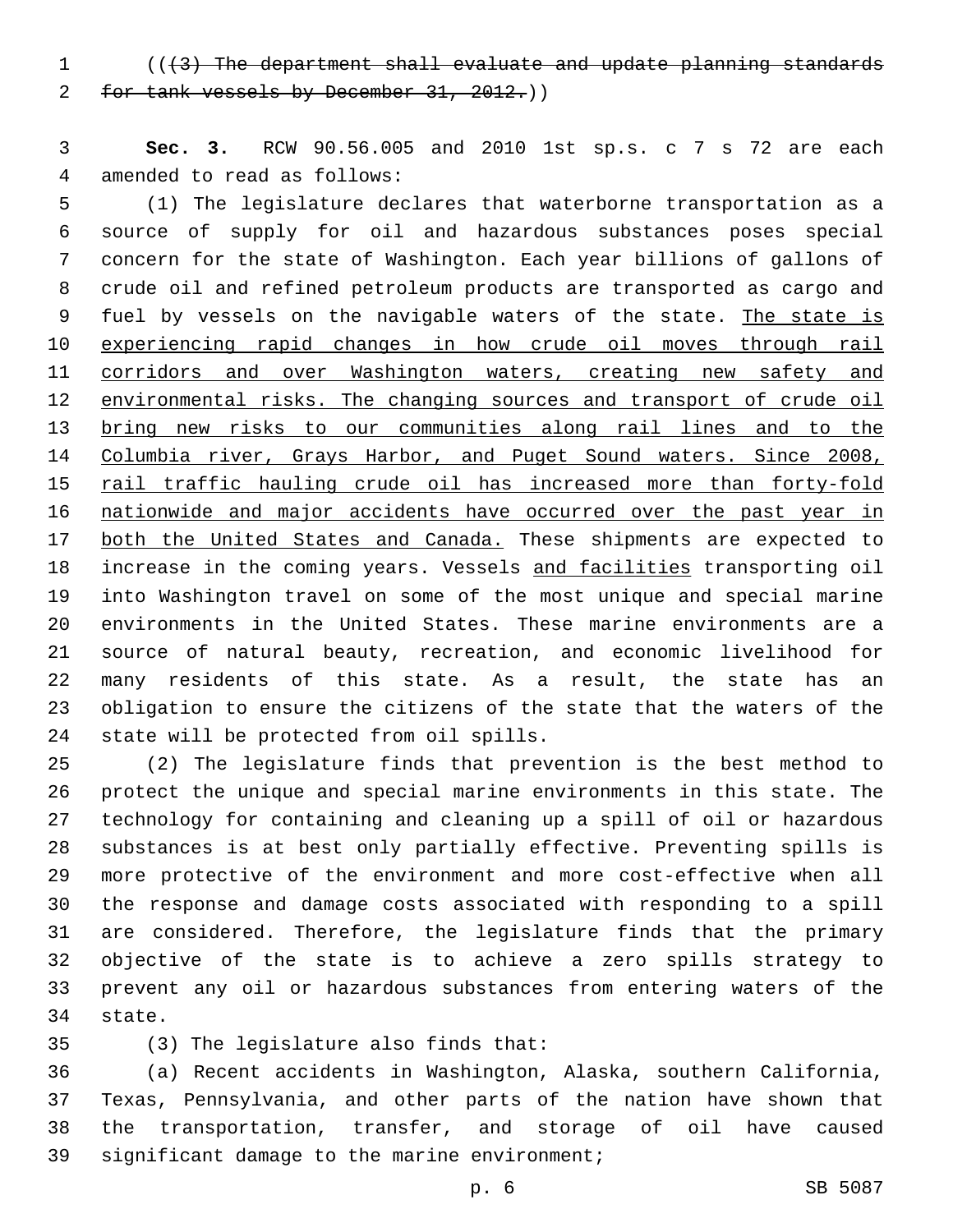(b) Even with the best efforts, it is nearly impossible to remove all oil that is spilled into the water, and average removal rates are 3 only fourteen percent;

 (c) Washington's navigable waters are treasured environmental and economic resources that the state cannot afford to place at undue risk from an oil spill;6

 (d) The state has a fundamental responsibility, as the trustee of the state's natural resources and the protector of public health and 9 the environment to prevent the spill of oil; and

 (e) In section 5002 of the federal oil pollution act of 1990, the United States congress found that many people believed that complacency on the part of industry and government was one of the contributing factors to the Exxon Valdez spill and, further, that one method to combat this complacency is to involve local citizens in the monitoring and oversight of oil spill plans. Congress also found that a mechanism should be established that fosters the long-term partnership of industry, government, and local communities in overseeing compliance with environmental concerns in the operation of crude oil terminals. Moreover, congress concluded that, in addition to Alaska, a program of citizen monitoring and oversight should be established in other major crude oil terminals in the United States because recent oil spills indicate that the safe transportation of 23 oil is a national problem.

 (4) In order to establish a comprehensive prevention and response program to protect Washington's waters and natural resources from 26 spills of oil, it is the purpose of this chapter:

 (a) To establish state agency expertise in marine safety and to centralize state activities in spill prevention and response 29 activities;

 (b) To prevent spills of oil and to promote programs that reduce the risk of both catastrophic and small chronic spills;

 (c) To ensure that responsible parties are liable, and have the resources and ability, to respond to spills and provide compensation 34 for all costs and damages;

 (d) To provide for state spill response and wildlife rescue 36 planning and implementation;

 (e) To support and complement the federal oil pollution act of 1990 and other federal law, especially those provisions relating to the national contingency plan for cleanup of oil spills and discharges, including provisions relating to the responsibilities of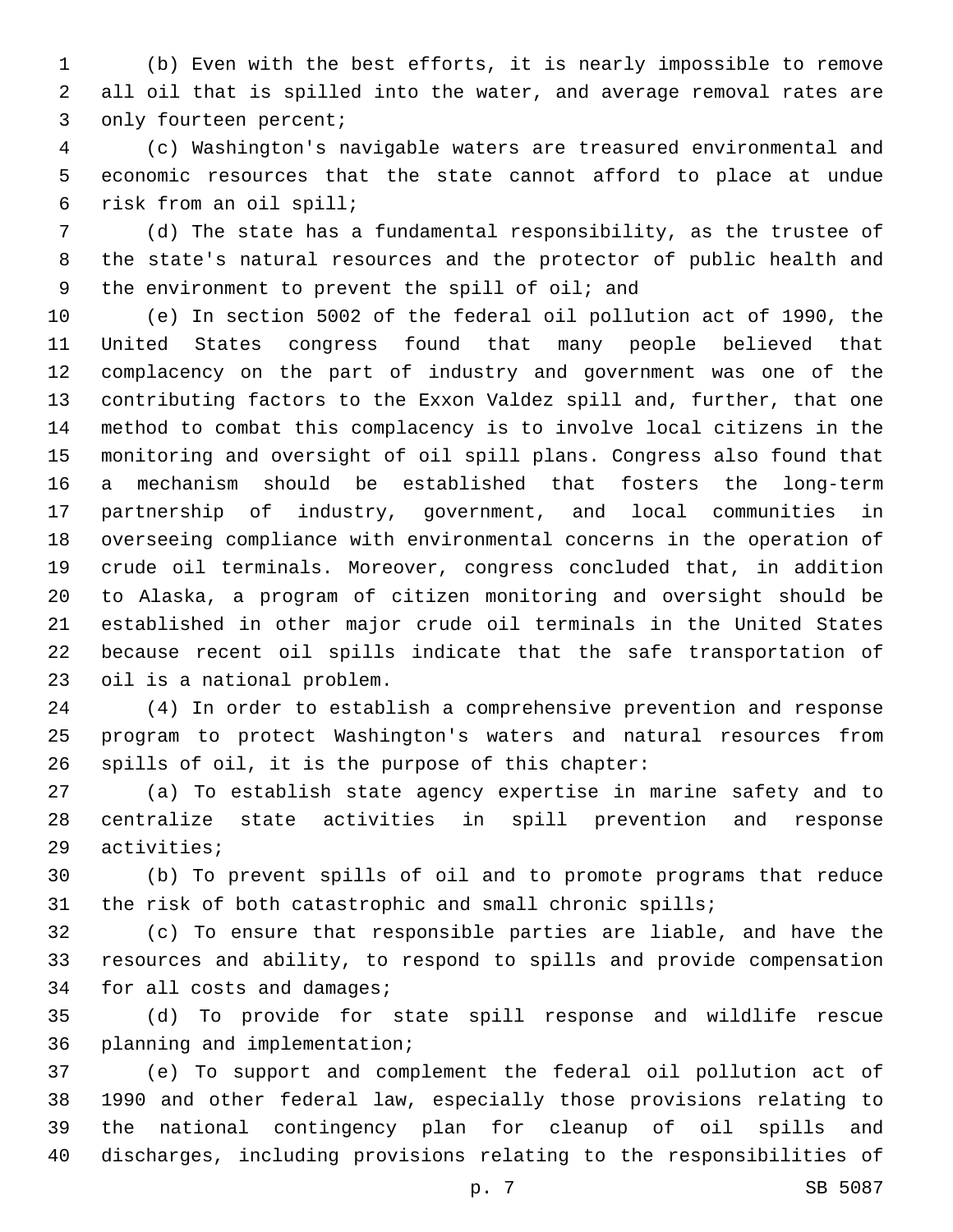state agencies designated as natural resource trustees. The legislature intends this chapter to be interpreted and implemented in 3 a manner consistent with federal law;

 (f) To provide broad powers of regulation to the department of 5 ecology relating to spill prevention and response;

 (g) To provide for independent review on an ongoing basis the adequacy of oil spill prevention, preparedness, and response 8 activities in this state; ((and))

 (h) To provide an adequate funding source for state response and 10 prevention programs; and

 (i) To maintain the best achievable protection that can be 12 obtained through the use of the best achievable technology and those 13 staffing levels, training procedures, and operational methods that 14 provide the greatest degree of protection achievable.

 **Sec. 4.** RCW 90.56.010 and 2007 c 347 s 6 are each amended to 16 read as follows:

 The definitions in this section apply throughout this chapter 18 unless the context clearly requires otherwise.

 (1) "Best achievable protection" means the highest level of protection that can be achieved through the use of the best achievable technology and those staffing levels, training procedures, and operational methods that provide the greatest degree of protection achievable. The director's determination of best achievable protection shall be guided by the critical need to protect the state's natural resources and waters, while considering (a) the additional protection provided by the measures; (b) the technological 27 achievability of the measures; and (c) the cost of the measures.

 (2) "Best achievable technology" means the technology that provides the greatest degree of protection taking into consideration (a) processes that are being developed, or could feasibly be developed, given overall reasonable expenditures on research and development, and (b) processes that are currently in use. In determining what is best achievable technology, the director shall consider the effectiveness, engineering feasibility, and commercial 35 availability of the technology.

(3) "Board" means the pollution control hearings board.

 (4) "Cargo vessel" means a self-propelled ship in commerce, other than a tank vessel or a passenger vessel, three hundred or more gross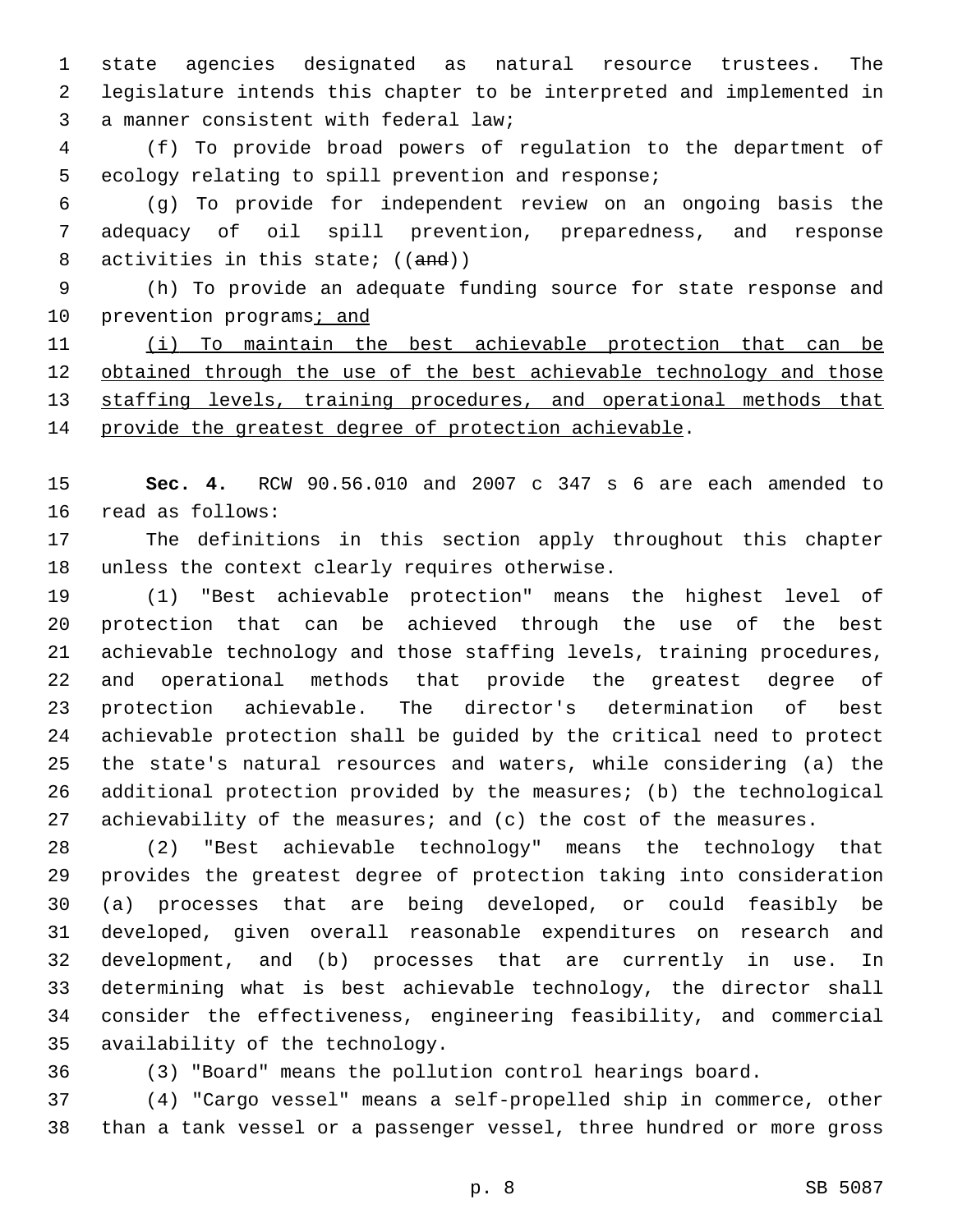tons, including but not limited to, commercial fish processing 2 vessels and freighters.

 (5) "Bulk" means material that is stored or transported in a loose, unpackaged liquid, powder, or granular form capable of being 5 conveyed by a pipe, bucket, chute, or belt system.

 (6) "Committee" means the preassessment screening committee 7 established under RCW 90.48.368.

 (7) "Covered vessel" means a tank vessel, cargo vessel, or 9 passenger vessel.

(8) "Department" means the department of ecology.

(9) "Director" means the director of the department of ecology.

 (10) "Discharge" means any spilling, leaking, pumping, pouring, 13 emitting, emptying, or dumping.

 (11)(a) "Facility" means any structure, group of structures, equipment, pipeline, or device, other than a vessel, located on or near the navigable waters of the state that transfers oil in bulk to or from a tank vessel or pipeline, that is used for producing, storing, handling, transferring, processing, or transporting oil in 19 bulk.

 (b) For the purposes of oil spill contingency planning in RCW 90.56.210, advanced notice of oil transfers in section 9 of this act, and financial responsibility in RCW 88.40.025, facility also means a 23 railroad that transports oil as bulk cargo.

24 (c) A facility does not include any: (i) ((Railroad car,)) Motor 25 vehicle( $(-$  or other rolling stock)) while transporting oil over the 26 highways ((or rail lines)) of this state; (ii) underground storage tank regulated by the department or a local government under chapter 90.76 RCW; (iii) motor vehicle motor fuel outlet; (iv) facility that is operated as part of an exempt agricultural activity as provided in RCW 82.04.330; or (v) marine fuel outlet that does not dispense more than three thousand gallons of fuel to a ship that is not a covered 32 vessel, in a single transaction.

 (12) "Fund" means the state coastal protection fund as provided 34 in RCW 90.48.390 and 90.48.400.

 (13) "Having control over oil" shall include but not be limited to any person using, storing, or transporting oil immediately prior to entry of such oil into the waters of the state, and shall specifically include carriers and bailees of such oil.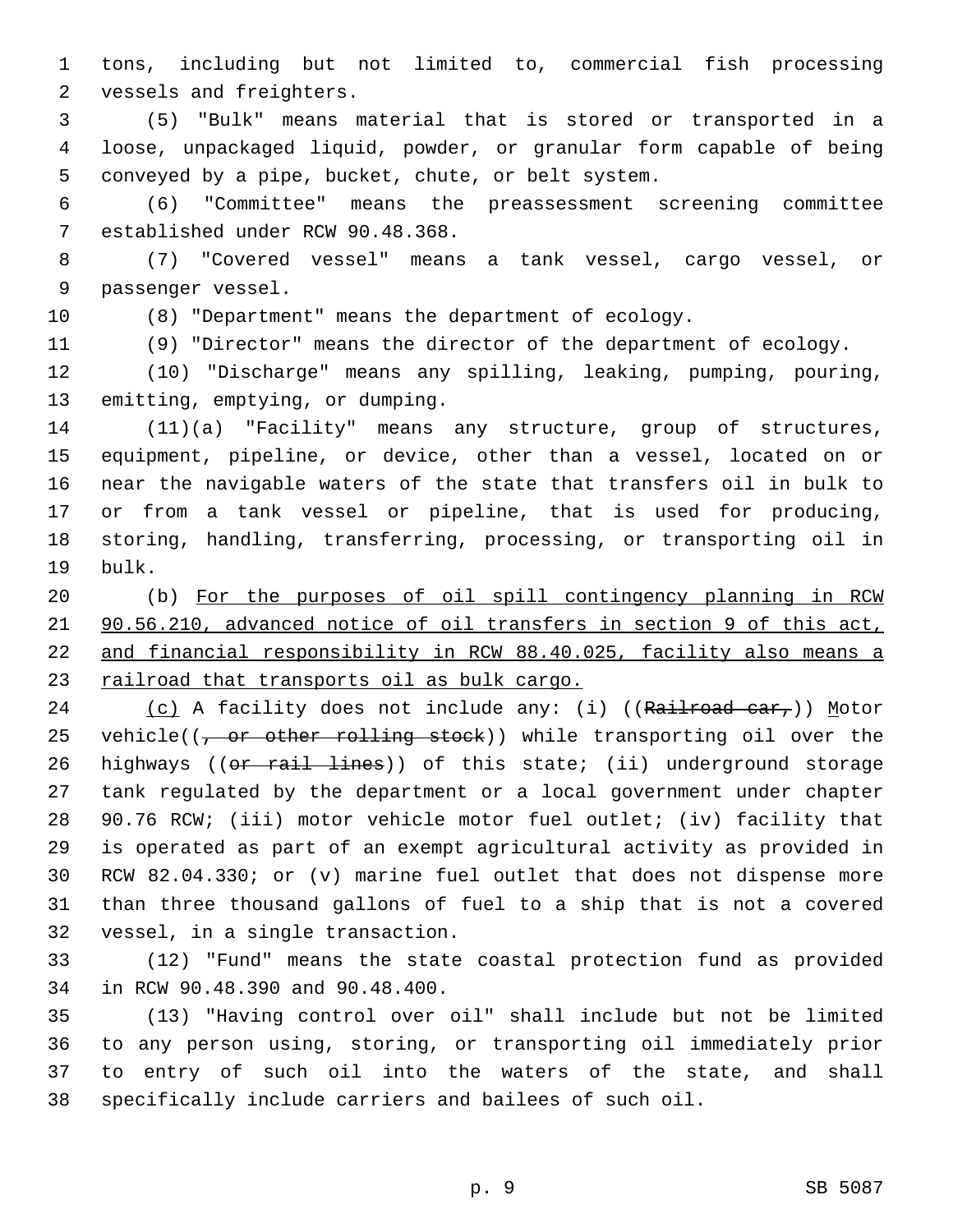(14) "Marine facility" means any facility used for tank vessel wharfage or anchorage, including any equipment used for the purpose of handling or transferring oil in bulk to or from a tank vessel.

 (15) "Navigable waters of the state" means those waters of the state, and their adjoining shorelines, that are subject to the ebb and flow of the tide and/or are presently used, have been used in the past, or may be susceptible for use to transport intrastate, 8 interstate, or foreign commerce.

 (16) "Necessary expenses" means the expenses incurred by the department and assisting state agencies for (a) investigating the source of the discharge; (b) investigating the extent of the environmental damage caused by the discharge; (c) conducting actions necessary to clean up the discharge; (d) conducting predamage and damage assessment studies; and (e) enforcing the provisions of this chapter and collecting for damages caused by a discharge.

 (17) "Oil" or "oils" means oil of any kind that is liquid at ((atmospheric temperature)) twenty-five degrees Celsius and one 18 atmosphere of pressure and any fractionation thereof, including, but 19 not limited to, crude oil, bitumen, synthetic crude oil, natural gas well condensate, petroleum, gasoline, fuel oil, diesel oil, biological oils and blends, oil sludge, oil refuse, and oil mixed with wastes other than dredged spoil. Oil does not include any substance listed in Table 302.4 of 40 C.F.R. Part 302 adopted August 24 14, 1989, under section  $((101)(14))$  102(a) of the federal comprehensive environmental response, compensation, and liability act of 1980, as amended by P.L. 99-499.26

 (18) "Offshore facility" means any facility located in, on, or under any of the navigable waters of the state, but does not include a facility any part of which is located in, on, or under any land of 30 the state, other than submerged land.

 (19) "Onshore facility" means any facility any part of which is located in, on, or under any land of the state, other than submerged land, that because of its location, could reasonably be expected to cause substantial harm to the environment by discharging oil into or on the navigable waters of the state or the adjoining shorelines.

 (20)(a) "Owner or operator" means (i) in the case of a vessel, any person owning, operating, or chartering by demise, the vessel; (ii) in the case of an onshore or offshore facility, any person owning or operating the facility; and (iii) in the case of an abandoned vessel or onshore or offshore facility, the person who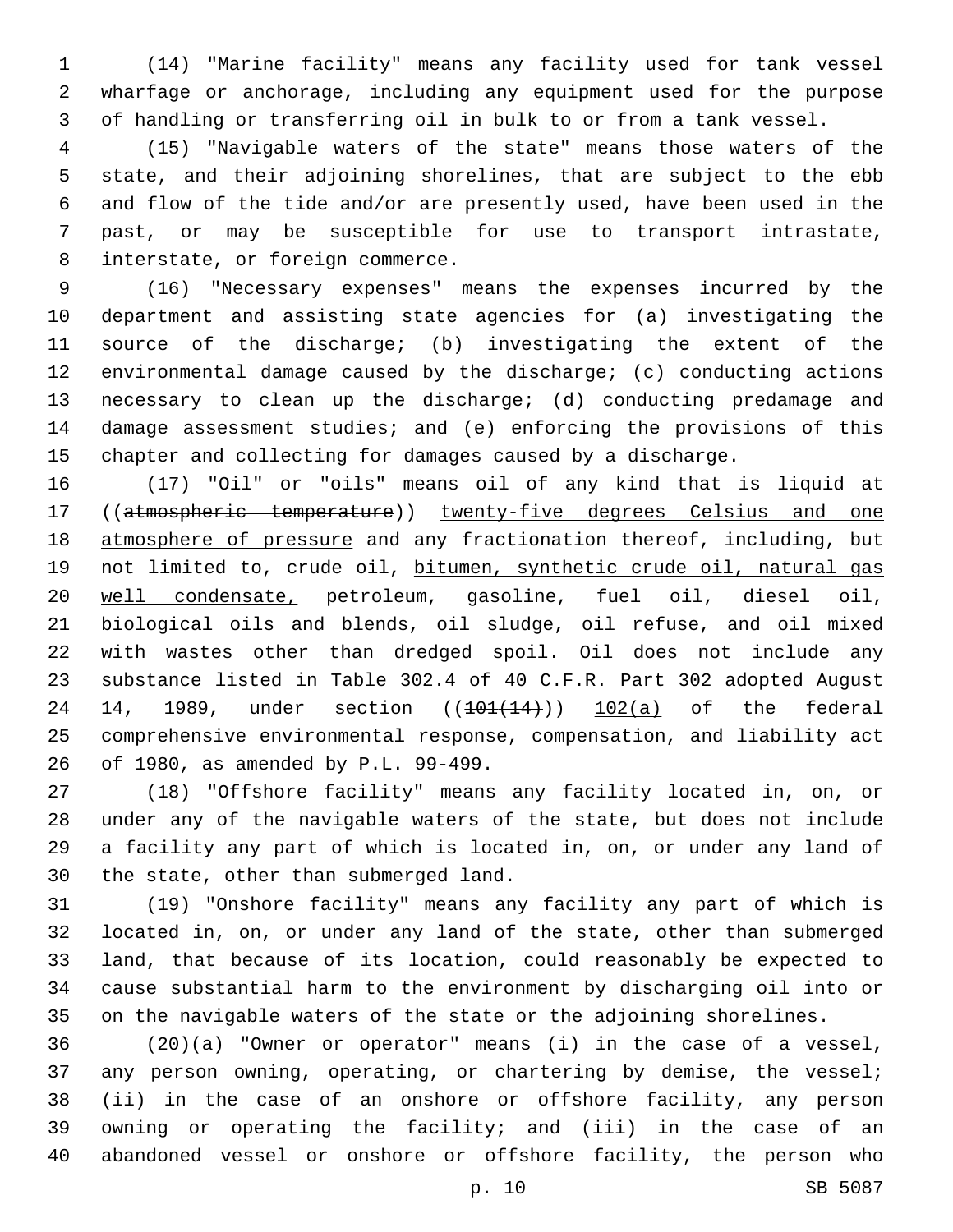owned or operated the vessel or facility immediately before its 2 abandonment.

 (b) "Operator" does not include any person who owns the land underlying a facility if the person is not involved in the operations 5 of the facility.

 (21) "Passenger vessel" means a ship of three hundred or more gross tons with a fuel capacity of at least six thousand gallons 8 carrying passengers for compensation.

 (22) "Person" means any political subdivision, government agency, municipality, industry, public or private corporation, copartnership, association, firm, individual, or any other entity whatsoever.

 (23) "Ship" means any boat, ship, vessel, barge, or other 13 floating craft of any kind.

 (24) "Spill" means an unauthorized discharge of oil or hazardous 15 substances into the waters of the state.

 (25) "Tank vessel" means a ship that is constructed or adapted to carry, or that carries, oil in bulk as cargo or cargo residue, and 18 that:

19 (a) Operates on the waters of the state; or

 (b) Transfers oil in a port or place subject to the jurisdiction 21 of this state.

 (26) "Waters of the state" includes lakes, rivers, ponds, streams, inland waters, underground water, salt waters, estuaries, tidal flats, beaches and lands adjoining the seacoast of the state, sewers, and all other surface waters and watercourses within the 26 jurisdiction of the state of Washington.

 (27) "Worst case spill" means: (a) In the case of a vessel, a spill of the entire cargo and fuel of the vessel complicated by adverse weather conditions; and (b) in the case of an onshore or offshore facility, the largest foreseeable spill in adverse weather conditions.31

 **Sec. 5.** RCW 90.56.200 and 2000 c 69 s 19 are each amended to 33 read as follows:

34 (1) The owner or operator for each onshore and offshore facility, except as determined in subsection (3) of this section, shall prepare and submit to the department an oil spill prevention plan in conformance with the requirements of this chapter. The plans shall be submitted to the department in the time and manner directed by the department. The spill prevention plan may be consolidated with a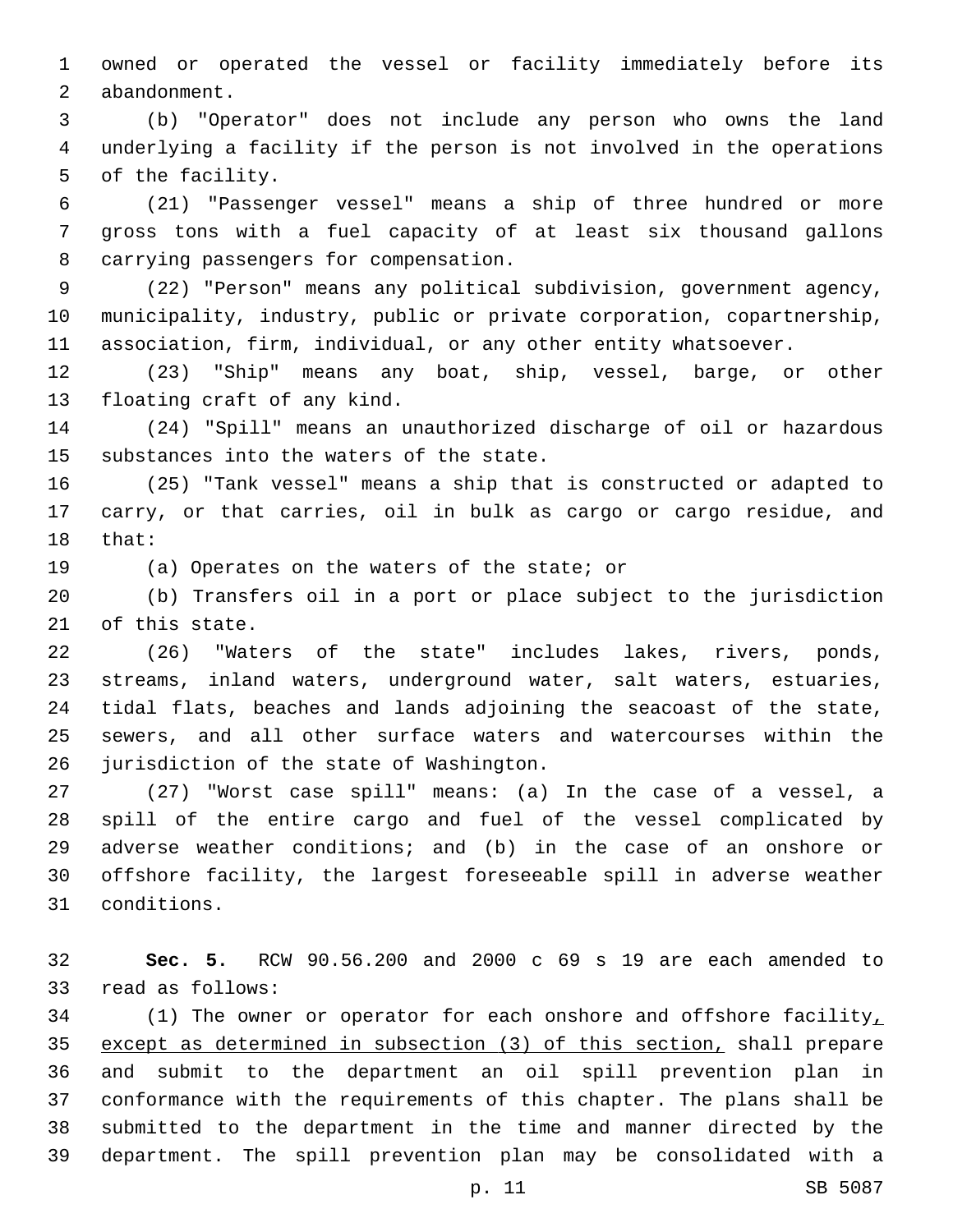spill contingency plan submitted pursuant to RCW 90.56.210. The department may accept plans prepared to comply with other state or federal law as spill prevention plans to the extent those plans comply with the requirements of this chapter. The department, by rule, shall establish standards for spill prevention plans.

 (2) The spill prevention plan for an onshore or offshore facility 7 shall:

 (a) Establish compliance with the federal oil pollution act of 1990, if applicable, and financial responsibility requirements under 10 federal and state law;

 (b) Certify that supervisory and other key personnel in charge of transfer, storage, and handling of oil have received certification 13 pursuant to RCW 90.56.220;

 (c) Certify that the facility has an operations manual required 15 by RCW 90.56.230;

 (d) Certify the implementation of alcohol and drug use awareness 17 programs;

 (e) Describe the facility's maintenance and inspection program and contain a current maintenance and inspection record of the storage and transfer facilities and related equipment;

(f) Describe the facility's alcohol and drug treatment programs;

 (g) Describe spill prevention technology that has been installed, including overflow alarms, automatic overflow cut-off switches, secondary containment facilities, and storm water retention, 25 treatment, and discharge systems;

 (h) Describe any discharges of oil to the land or the water of more than twenty-five barrels in the prior five years and the 28 measures taken to prevent a reoccurrence;

 (i) Describe the procedures followed by the facility to contain and recover any oil that spills during the transfer of oil to or from 31 the facility;

 (j) Provide for the incorporation into the facility during the period covered by the plan of those measures that will provide the best achievable protection for the public health and the environment; 35 and

 (k) Include any other information reasonably necessary to carry out the purposes of this chapter required by rules adopted by the 38 department.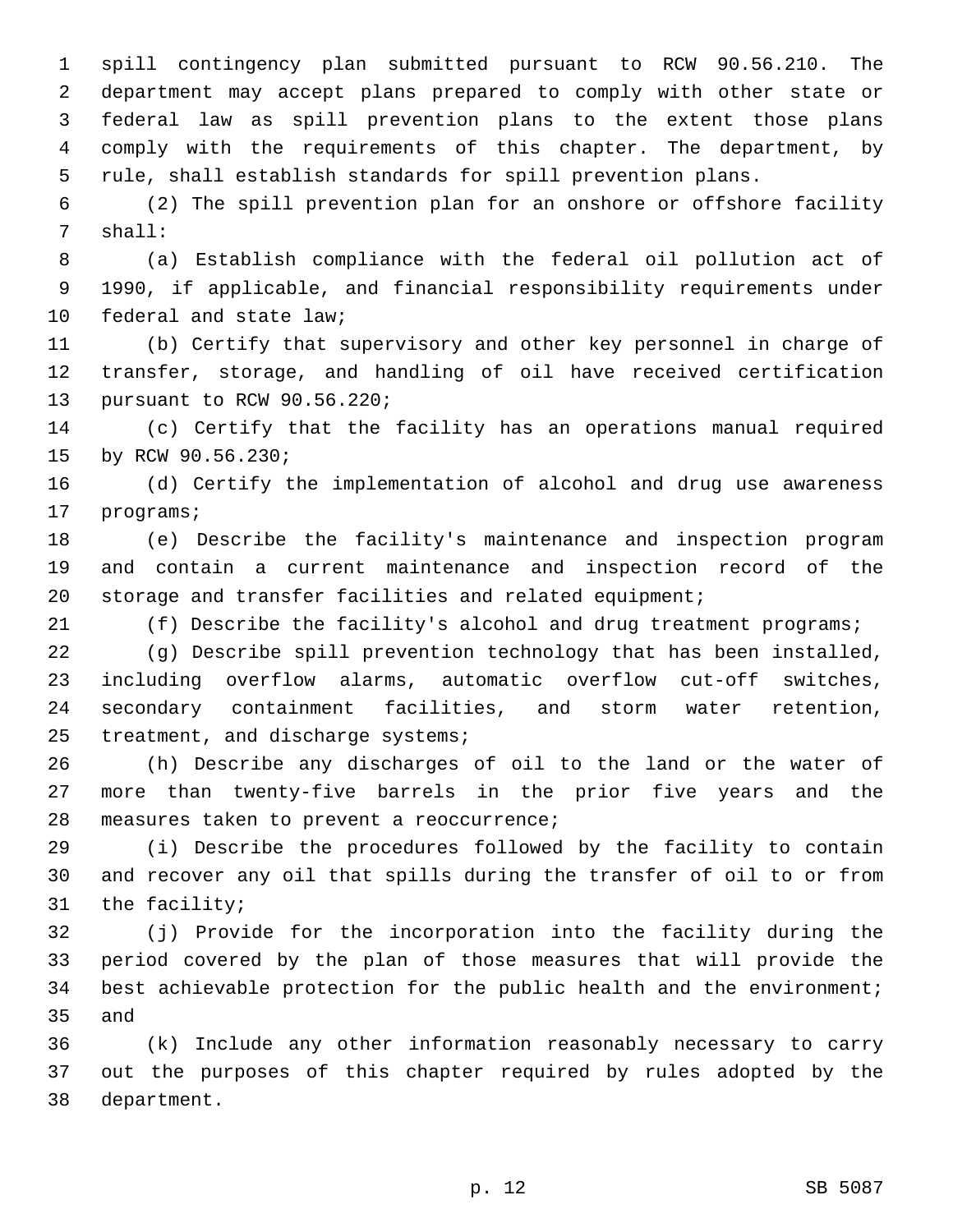(3) Plan requirements in subsection (2) of this section are not applicable to railroad cars while transporting oil over rail lines of this state.

 (4) The department shall only approve a prevention plan if it provides the best achievable protection from damages caused by the discharge of oil into the waters of the state and if it determines that the plan meets the requirements of this section and rules 8 adopted by the department.

9 ( $(\langle 4 \rangle)$ ) (5) Upon approval of a prevention plan, the department shall provide to the person submitting the plan a statement indicating that the plan has been approved, the facilities covered by the plan, and other information the department determines should be 13 included.

 $((+5+))$  (6) The approval of a prevention plan shall be valid for five years. An owner or operator of a facility shall notify the department in writing immediately of any significant change of which it is aware affecting its prevention plan, including changes in any factor set forth in this section or in rules adopted by the department. The department may require the owner or operator to update a prevention plan as a result of these changes.

21  $((+6))$   $(7)$  The department by rule shall require prevention plans to be reviewed, updated, if necessary, and resubmitted to the 23 department at least once every five years.

24 ( $(\overline{+7})$ ) (8) Approval of a prevention plan by the department does not constitute an express assurance regarding the adequacy of the plan nor constitute a defense to liability imposed under this chapter 27 or other state law.

28  $((+8))$   $(9)$  This section does not authorize the department to modify the terms of a collective bargaining agreement.

 **Sec. 6.** RCW 90.56.210 and 2005 c 78 s 1 are each amended to read 31 as follows:

 (1) Each onshore and offshore facility shall have a contingency plan for the containment and cleanup of oil spills from the facility into the waters of the state and for the protection of fisheries and wildlife, shellfish beds, natural resources, and public and private property from such spills. The department shall by rule adopt and periodically revise standards for the preparation of contingency plans. The department shall require contingency plans, at a minimum, 39 to meet the following standards: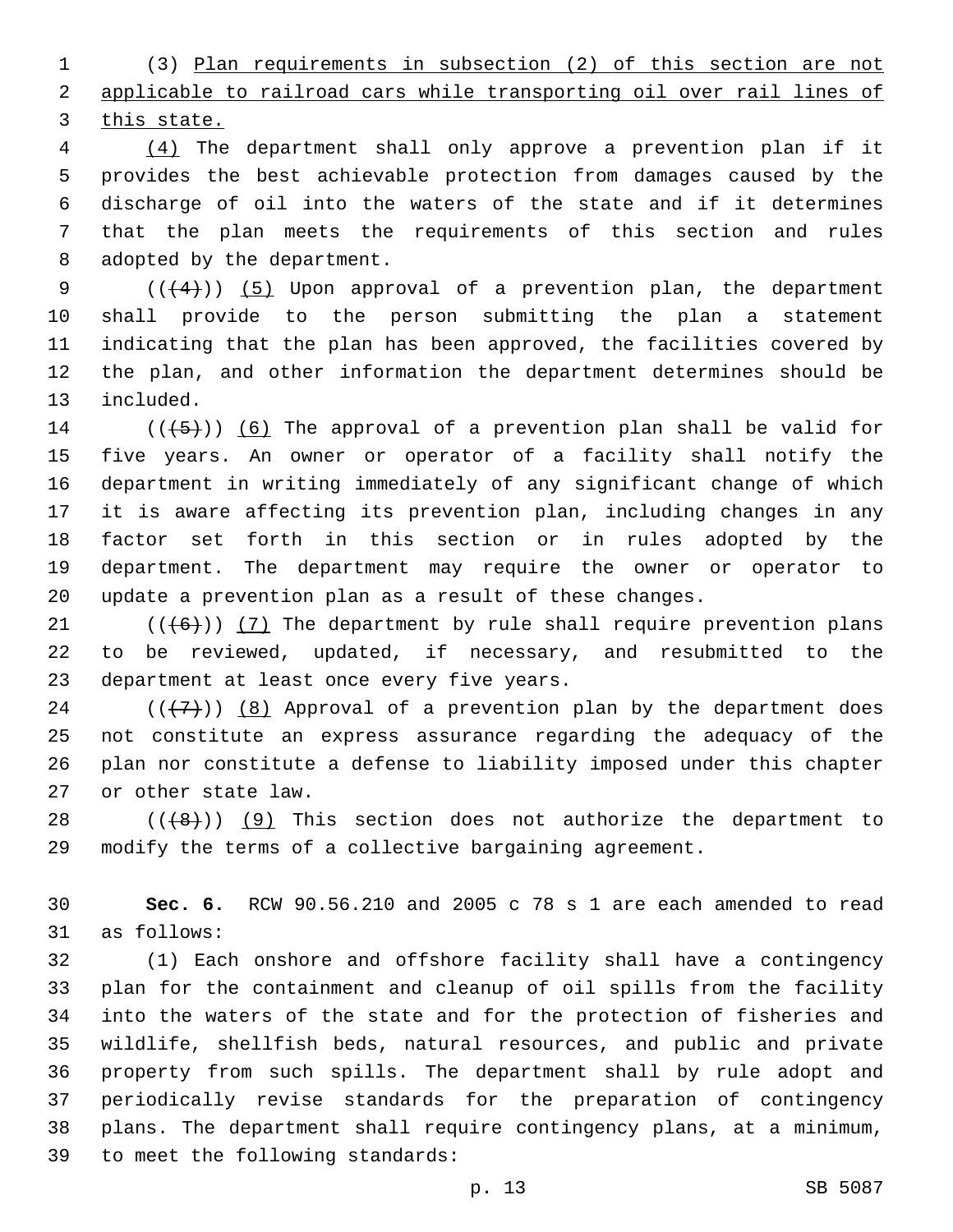(a) Include full details of the method of response to spills of various sizes from any facility which is covered by the plan;

 (b) Be designed to be capable in terms of personnel, materials, and equipment, of promptly and properly, to the maximum extent practicable, as defined by the department removing oil and minimizing any damage to the environment resulting from a worst case spill;

 (c) Provide a clear, precise, and detailed description of how the plan relates to and is integrated into relevant contingency plans which have been prepared by cooperatives, ports, regional entities, 10 the state, and the federal government;

 (d) Provide procedures for early detection of oil spills and timely notification of such spills to appropriate federal, state, and local authorities under applicable state and federal law;

 (e) State the number, training preparedness, and fitness of all dedicated, prepositioned personnel assigned to direct and implement 16 the plan;

 (f) Incorporate periodic training and drill programs to evaluate whether personnel and equipment provided under the plan are in a 19 state of operational readiness at all times;

 (g) Describe important features of the surrounding environment, including fish and wildlife habitat, shellfish beds, environmentally and archaeologically sensitive areas, and public facilities. The departments of ecology, fish and wildlife, and natural resources, and 24 the ((office)) department of archaeology and historic preservation, upon request, shall provide information that they have available to assist in preparing this description. The description of archaeologically sensitive areas shall not be required to be included in a contingency plan until it is reviewed and updated pursuant to 29 subsection (9) of this section;

 (h) State the means of protecting and mitigating effects on the environment, including fish, shellfish, marine mammals, and other wildlife, and ensure that implementation of the plan does not pose unacceptable risks to the public or the environment;

 (i) Provide arrangements for the prepositioning of oil spill containment and cleanup equipment and trained personnel at strategic locations from which they can be deployed to the spill site to 37 promptly and properly remove the spilled oil;

 (j) Provide arrangements for enlisting the use of qualified and 39 trained cleanup personnel to implement the plan;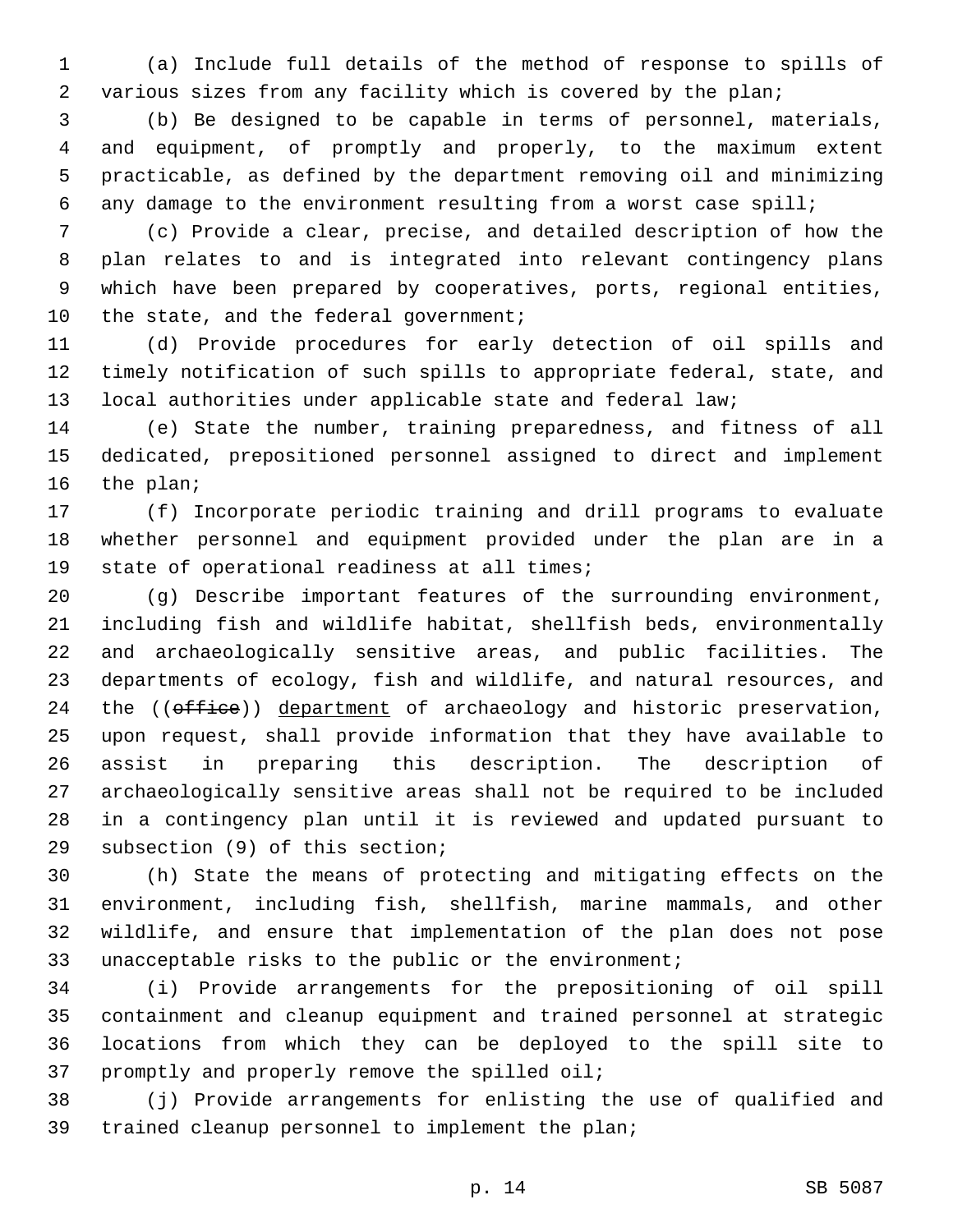(k) Provide for disposal of recovered spilled oil in accordance 2 with local, state, and federal laws;

 (l) Until a spill prevention plan has been submitted pursuant to RCW 90.56.200, state the measures that have been taken to reduce the likelihood that a spill will occur, including but not limited to, design and operation of a facility, training of personnel, number of personnel, and backup systems designed to prevent a spill;

 (m) State the amount and type of equipment available to respond to a spill, where the equipment is located, and the extent to which 10 other contingency plans rely on the same equipment; and

 (n) If the department has adopted rules permitting the use of dispersants, the circumstances, if any, and the manner for the application of the dispersants in conformance with the department's 14 rules.

 (2)(a) The following shall submit contingency plans to the department within six months after the department adopts rules establishing standards for contingency plans under subsection (1) of 18 this section:

 (i) Onshore facilities capable of storing one million gallons or more of oil; and

21 (ii) Offshore facilities.

 (b) Contingency plans for all other onshore and offshore facilities shall be submitted to the department within eighteen months after the department has adopted rules under subsection (1) of this section. The department may adopt a schedule for submission of 26 plans within the eighteen-month period.

 (3) The department by rule shall determine the contingency plan requirements for railroads transporting oil in bulk. Federal oil spill response plans created pursuant to 33 U.S.C. Sec. 1321 may be submitted in lieu of contingency plans until state rules are adopted.

31  $(4)(a)$  The owner or operator of a facility shall submit the 32 contingency plan for the facility.

 (b) A person who has contracted with a facility to provide containment and cleanup services and who meets the standards established pursuant to RCW 90.56.240, may submit the plan for any facility for which the person is contractually obligated to provide services. Subject to conditions imposed by the department, the person may submit a single plan for more than one facility.

 ( $(44)$ )) (5) A contingency plan prepared for an agency of the federal government or another state that satisfies the requirements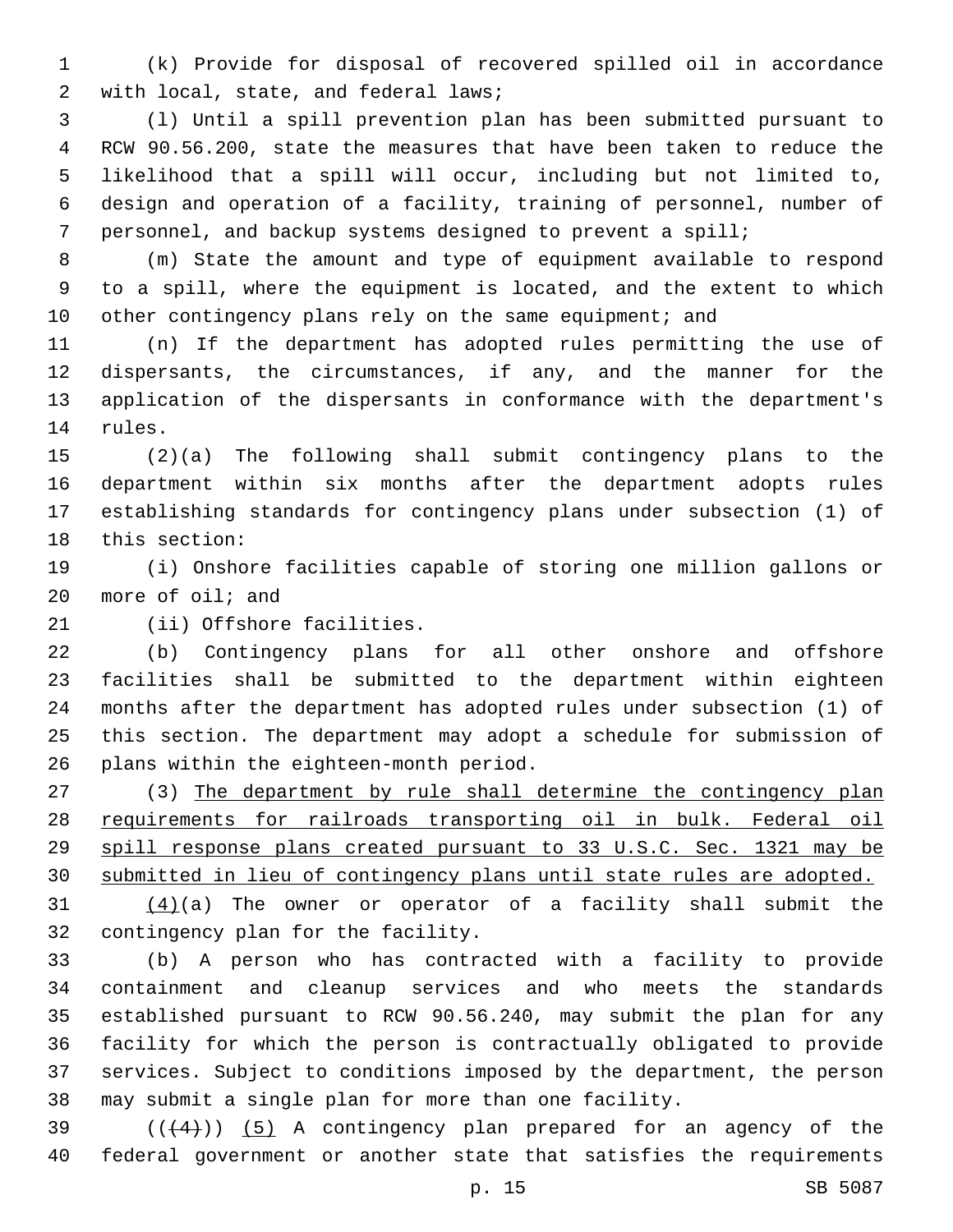of this section and rules adopted by the department may be accepted by the department as a contingency plan under this section. The department shall ensure that to the greatest extent possible, requirements for contingency plans under this section are consistent with the requirements for contingency plans under federal law.

6  $((+5))$   $(6)$  In reviewing the contingency plans required by this section, the department shall consider at least the following 8 factors:

 (a) The adequacy of containment and cleanup equipment, personnel, communications equipment, notification procedures and call down lists, response time, and logistical arrangements for coordination and implementation of response efforts to remove oil spills promptly 13 and properly and to protect the environment;

 (b) The nature and amount of vessel traffic within the area 15 covered by the plan;

 (c) The volume and type of oil being transported within the area 17 covered by the plan;

 (d) The existence of navigational hazards within the area covered 19 by the plan;

 (e) The history and circumstances surrounding prior spills of oil 21 within the area covered by the plan;

 (f) The sensitivity of fisheries, shellfish beds, and wildlife 23 and other natural resources within the area covered by the plan;

 (g) Relevant information on previous spills contained in on-scene coordinator reports prepared by the department; and

 (h) The extent to which reasonable, cost-effective measures to prevent a likelihood that a spill will occur have been incorporated 28 into the plan.

 $((+6))$  (7) The department shall approve a contingency plan only if it determines that the plan meets the requirements of this section and that, if implemented, the plan is capable, in terms of personnel, materials, and equipment, of removing oil promptly and properly and 33 minimizing any damage to the environment.

 $(1+7)$ )  $(8)$  The approval of the contingency plan shall be valid for five years. Upon approval of a contingency plan, the department shall provide to the person submitting the plan a statement indicating that the plan has been approved, the facilities or vessels covered by the plan, and other information the department determines should be included.39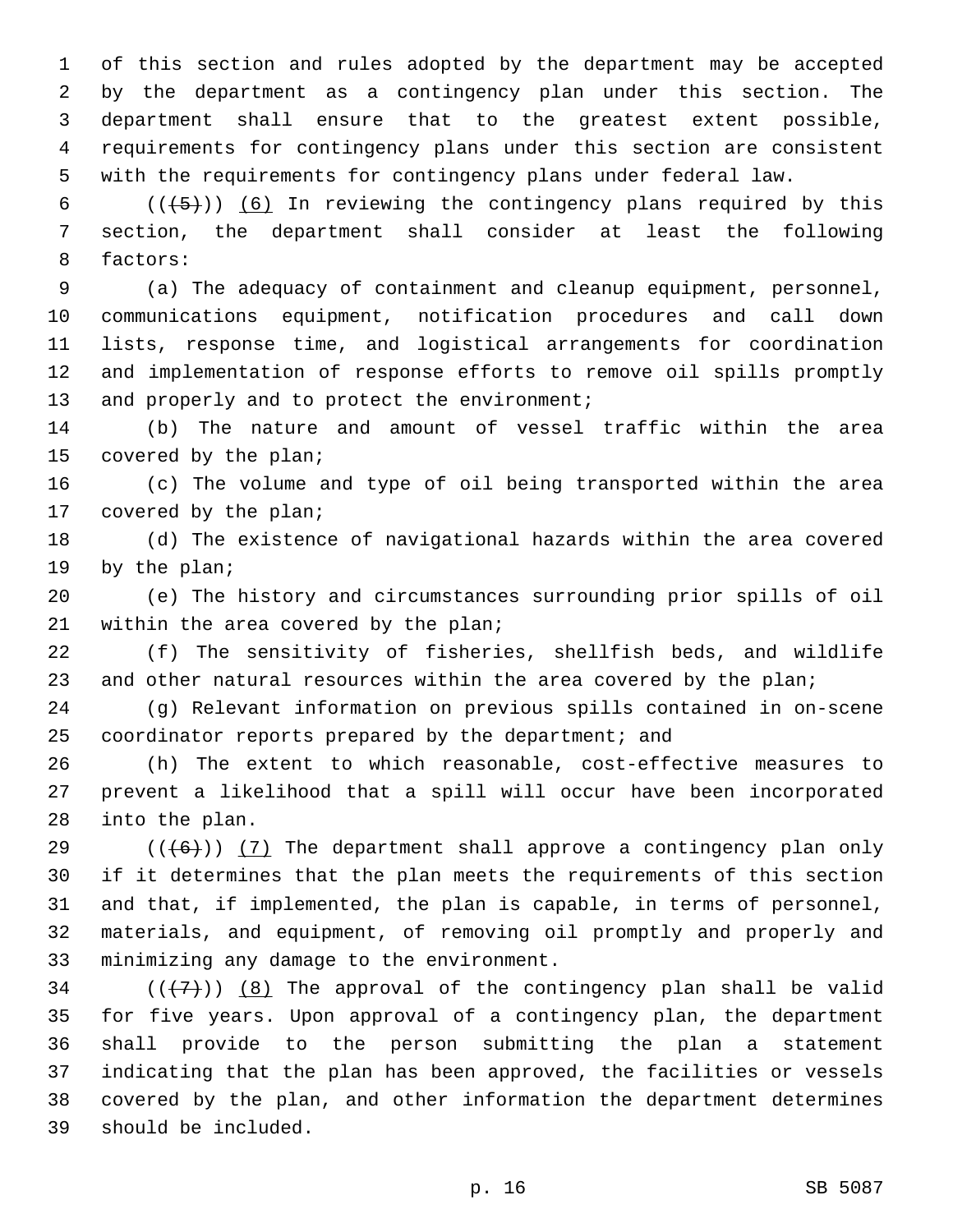(( $(8)$ )) (9) An owner or operator of a facility shall notify the department in writing immediately of any significant change of which it is aware affecting its contingency plan, including changes in any factor set forth in this section or in rules adopted by the department. The department may require the owner or operator to update a contingency plan as a result of these changes.

 ( $(\frac{49}{10})$  The department by rule shall require contingency plans to be reviewed, updated, if necessary, and resubmitted to the 9 department at least once every five years.

10 (( $(10)$ )) (11) Approval of a contingency plan by the department does not constitute an express assurance regarding the adequacy of the plan nor constitute a defense to liability imposed under this 13 chapter or other state law.

 **Sec. 7.** RCW 90.56.500 and 2009 c 11 s 9 are each amended to read 15 as follows:

 (1) The state oil spill response account is created in the state treasury. All receipts from RCW 82.23B.020(1) shall be deposited in the account. All costs reimbursed to the state by a responsible party or any other person for responding to a spill of oil shall also be deposited in the account. Moneys in the account shall be spent only after appropriation. The account is subject to allotment procedures 22 under chapter 43.88 RCW.

(2) The account shall be used exclusively to pay for:

24 (a) The costs associated with the response to spills ((of crude 25 oil or petroleum products into the navigable)) or threats of spills 26 of oil or hazardous substances to the waters of the state; and

27 (b) The costs associated with the department's use of  $((the h)$  an 28 emergency response towing vessel ((as described in RCW 88.46.135)).

 (3) Payment of response costs under subsection (2)(a) of this section shall be limited to spills which the director has determined 31 are likely to exceed  $((f\text{-}ff\text{-}f\text{-}g))$  one thousand dollars.

 (4) Before expending moneys from the account, the director shall make reasonable efforts to obtain funding for response costs under subsection (2) of this section from the person responsible for the spill and from other sources, including the federal government.

 (5) Reimbursement for response costs from this account shall be allowed only for costs which are not covered by funds appropriated to the agencies responsible for response activities. Costs associated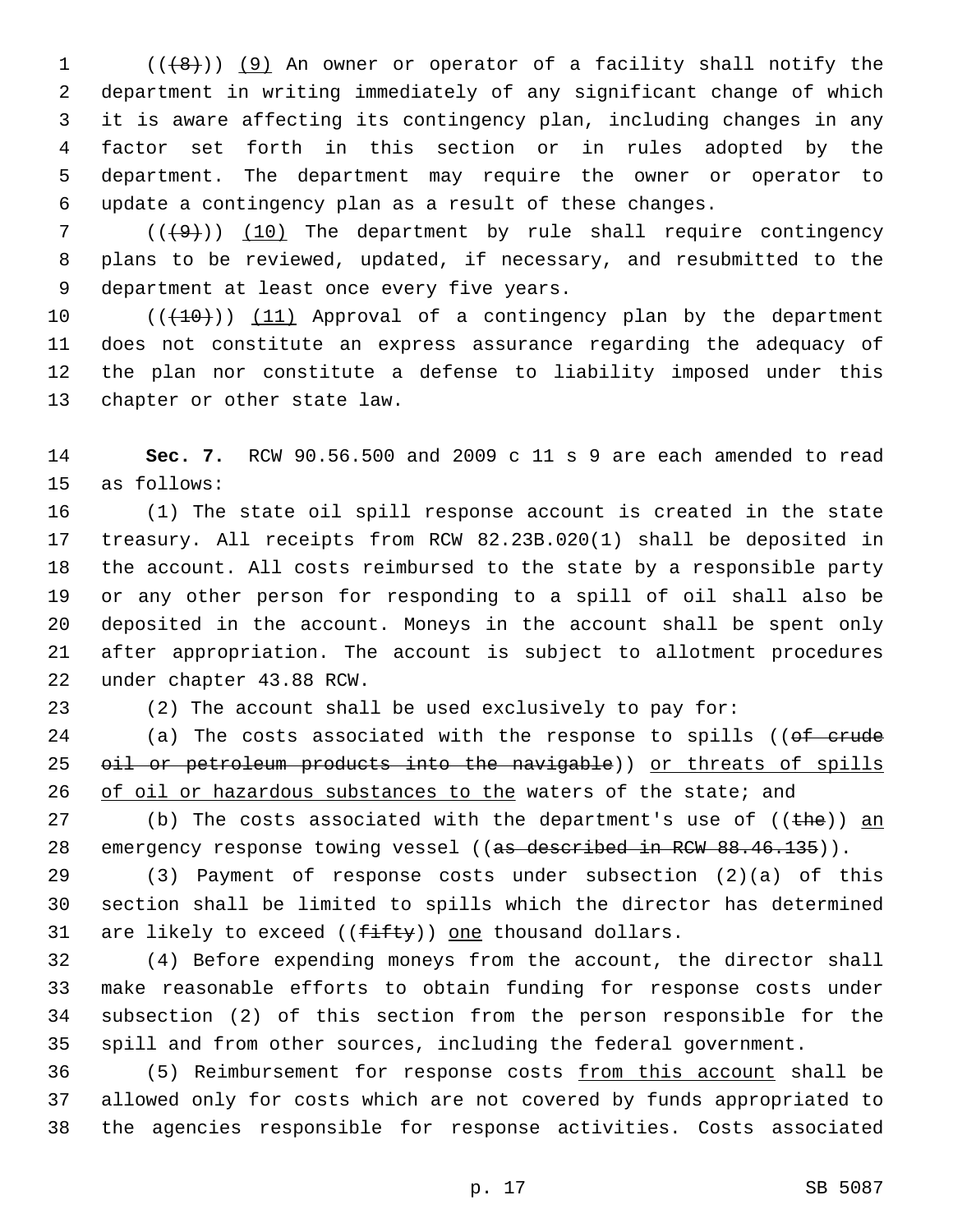1 with the response to spills ((of crude oil or petroleum products)) shall include:2

(a) Natural resource damage assessment and related activities;

 (b) Spill related response, containment, wildlife rescue, 5 cleanup, disposal, and associated costs;

 (c) Interagency coordination and public information related to a 7 response; and

 (d) Appropriate travel, goods and services, contracts, and 9 equipment.

 **Sec. 8.** RCW 90.56.510 and 2000 c 69 s 22 are each amended to read as follows:11

 (1) The oil spill prevention account is created in the state treasury. All receipts from RCW 82.23B.020(2) shall be deposited in the account. Moneys from the account may be spent only after appropriation. The account is subject to allotment procedures under chapter 43.88 RCW. If, on the first day of any calendar month, the balance of the oil spill response account is greater than nine million dollars and the balance of the oil spill prevention account exceeds the unexpended appropriation for the current biennium, then the tax under RCW 82.23B.020(2) shall be suspended on the first day of the next calendar month until the beginning of the following biennium, provided that the tax shall not be suspended during the last six months of the biennium. If the tax imposed under RCW 82.23B.020(2) is suspended during two consecutive biennia, the department shall by November 1st after the end of the second biennium, recommend to the appropriate standing committees an adjustment in the tax rate. For the biennium ending June 30, 1999, and the biennium ending June 30, 2001, the state treasurer may transfer a total of up to one million dollars from the oil spill response account to the oil spill prevention account to support appropriations made from the oil spill prevention account in the omnibus appropriations act adopted not later than June 30, 1999.

 (2) Expenditures from the oil spill prevention account shall be used exclusively for the administrative costs related to the purposes 35 of this chapter, and chapters 90.48, 88.40, and 88.46 RCW. In addition, until June 30, 2019, expenditures from the oil spill prevention account may be used for the development and annual review of local emergency planning committee emergency response plans in RCW 38.52.040(3). Starting with the 1995-1997 biennium, the legislature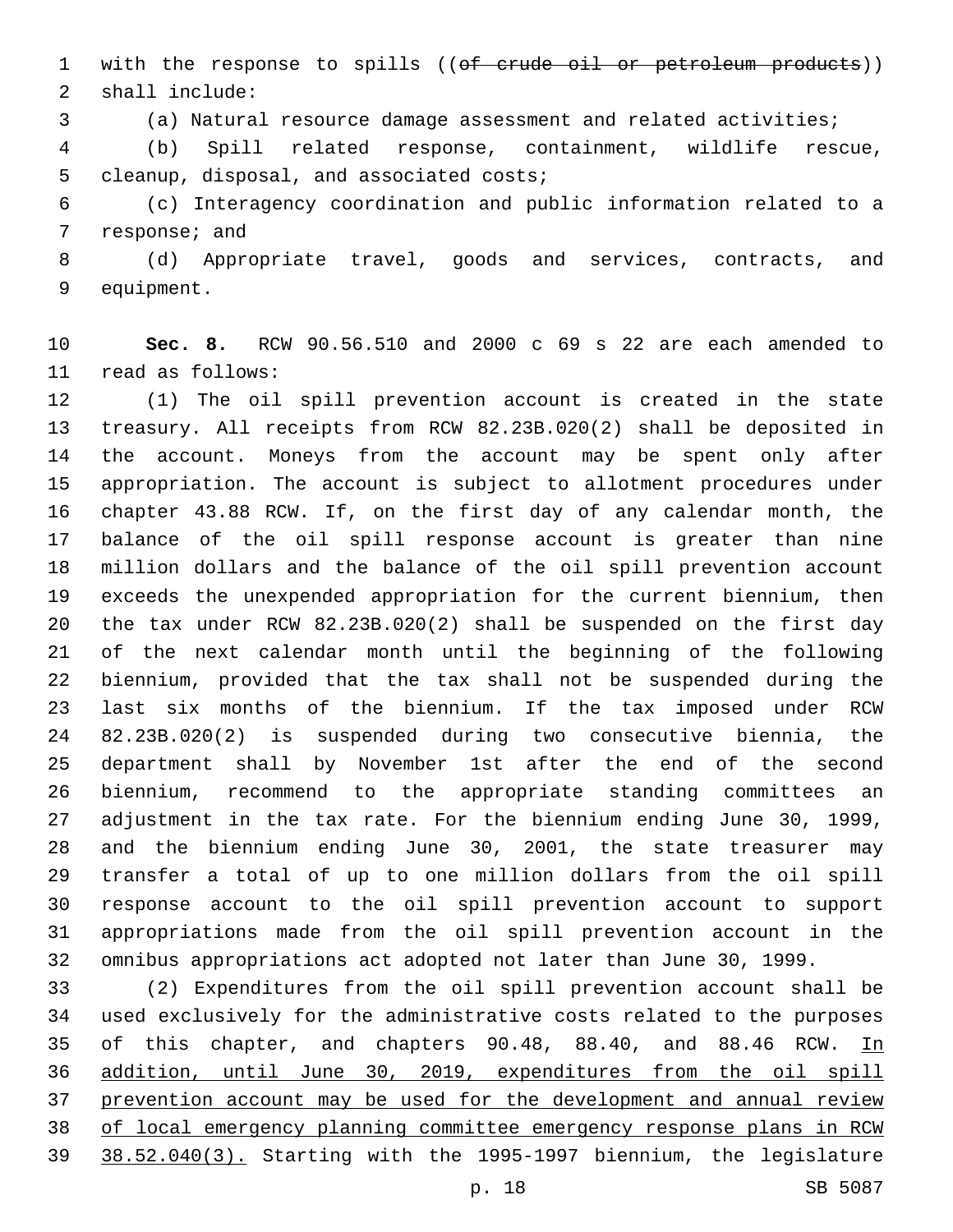shall give activities of state agencies related to prevention of oil spills priority in funding from the oil spill prevention account. 3 Costs of prevention include the costs of:

(a) Routine responses not covered under RCW 90.56.500;

(b) Management and staff development activities;

 (c) Development of rules and policies and the statewide plan 7 provided for in RCW 90.56.060;

 (d) Facility and vessel plan review and approval, drills, inspections, investigations, enforcement, and litigation;

(e) Interagency coordination and public outreach and education;

 (f) Collection and administration of the tax provided for in 12 chapter 82.23B RCW; and

 (g) Appropriate travel, goods and services, contracts, and 14 equipment.

 (3) Before expending moneys from the account, the director shall make reasonable efforts to obtain funding for response costs under 17 this section from the person responsible for the spill and from other sources, including the federal government.

 NEW SECTION. **Sec. 9.** A new section is added to chapter 90.56 20 RCW to read as follows:

 (1) In addition to the requirements found in RCW 88.46.165, and relying on the "advanced notice of transfer" system used by the department, the department must be provided prior notice before an oil transfer, that is regulated under this chapter and that may impact waters of the state, occurs between a rail facility or another facility or covered vessel. The notice must include the time, location, volume, and type of the oil transfer and the notice requirement must be immediately implemented while the department adopts rules. The department shall adopt rules under this section.

 (2) Twice per year, pipelines must report to the department the type and volume of oil transported through the state. Reporting must occur each year by July 31st for the period January 1st through June 30th and by January 31st for the period July 1st through December 34 31st.

 (3) The department shall publish data collected under subsections (1) and (2) of this section on a quarterly basis on the department web site. Data reported with respect to oil transportation must be aggregated by county and include county of transfer, volume transferred, type of oil transferred, place of origin, mode of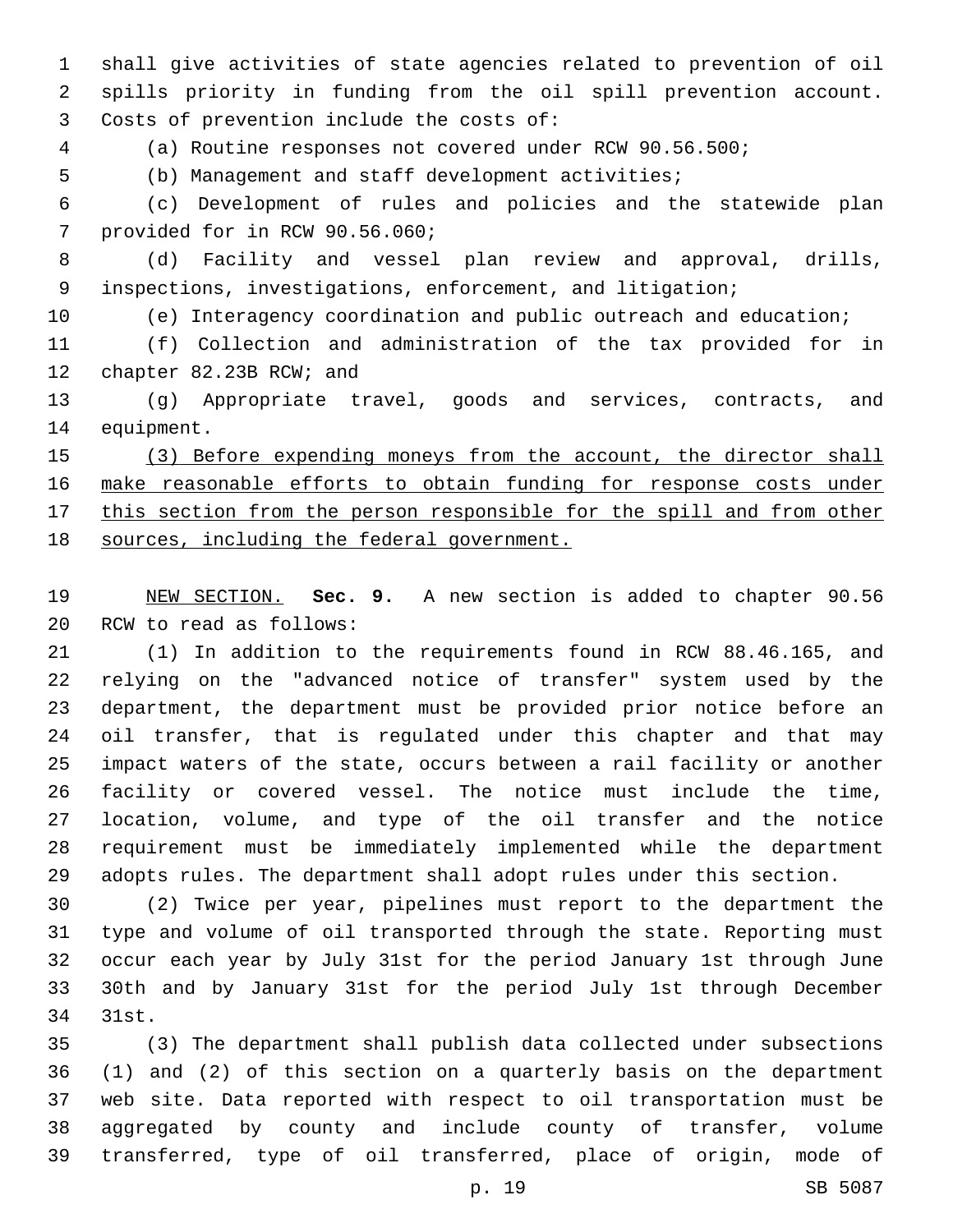transportation, route taken to the point of transfer, number of rail cars transferring oil, and volume and number of oil spills en route to or during transfer that are reported to the department.

 NEW SECTION. **Sec. 10.** A new section is added to chapter 90.56 5 RCW to read as follows:

 The department shall evaluate and update planning standards for oil spill response equipment required under contingency plans required by this chapter in order to ensure access in the state to equipment that represents the best achievable protection to respond to a worst case spill and provide for continuous operation of oil spill response activities to the maximum extent practicable and without jeopardizing crew safety, as determined by the incident 13 commander or the unified command.

 **Sec. 11.** RCW 88.40.011 and 2007 c 347 s 4 are each amended to 15 read as follows:

 The definitions in this section apply throughout this chapter 17 unless the context clearly requires otherwise.

(1) "Barge" means a vessel that is not self-propelled.

 (2) "Cargo vessel" means a self-propelled ship in commerce, other than a tank vessel, fishing vessel, or a passenger vessel, of three 21 hundred or more gross tons.

 (3) "Bulk" means material that is stored or transported in a loose, unpackaged liquid, powder, or granular form capable of being conveyed by a pipe, bucket, chute, or belt system.

 (4) "Covered vessel" means a tank vessel, cargo vessel, or 26 passenger vessel.

(5) "Department" means the department of ecology.

(6) "Director" means the director of the department of ecology.

 (7)(a) "Facility" means any structure, group of structures, equipment, pipeline, or device, other than a vessel, located on or near the navigable waters of the state that transfers oil in bulk to or from any vessel with an oil carrying capacity over two hundred fifty barrels or pipeline, that is used for producing, storing, handling, transferring, processing, or transporting oil in bulk.

 (b) For the purposes of oil spill contingency planning in RCW 90.56.210, advanced notice of oil transfers in section 9 of this act, and financial responsibility in RCW 88.40.025, facility also means a railroad that transports oil as bulk cargo.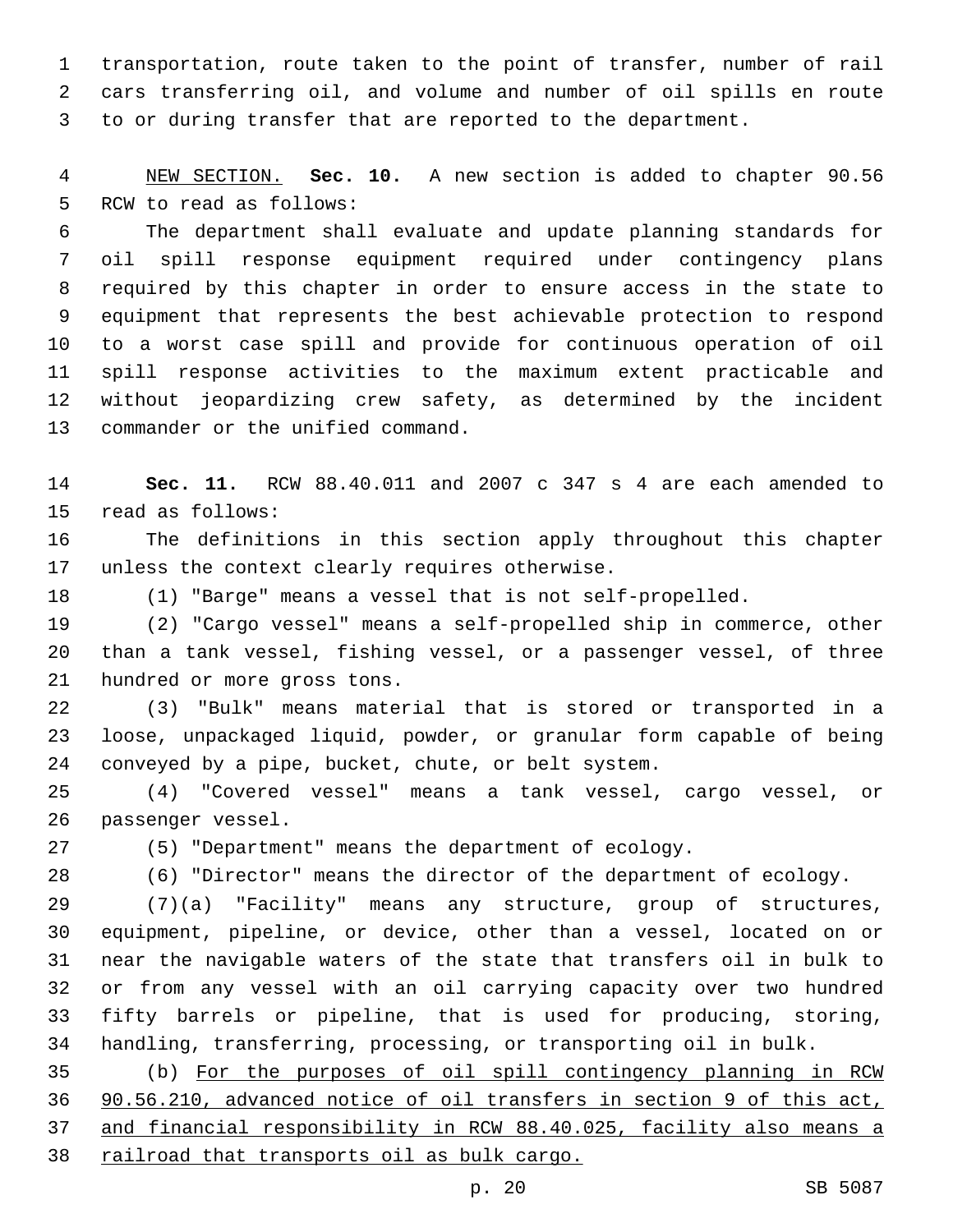1 (c) A facility does not include any: (i) ((Railroad car,)) Motor 2 vehicle((<del>, or other rolling stock</del>)) while transporting oil over the highways ((or rail lines)) of this state; (ii) retail motor vehicle motor fuel outlet; (iii) facility that is operated as part of an exempt agricultural activity as provided in RCW 82.04.330; (iv) underground storage tank regulated by the department or a local government under chapter 90.76 RCW; or (v) marine fuel outlet that does not dispense more than three thousand gallons of fuel to a ship that is not a covered vessel, in a single transaction.

 (8) "Fishing vessel" means a self-propelled commercial vessel of three hundred or more gross tons that is used for catching or 12 processing fish.

 (9) "Gross tons" means tonnage as determined by the United States 14 coast guard under 33 C.F.R. section 138.30.

 (10) "Hazardous substances" means any substance listed as of March 1, 2003, in Table 302.4 of 40 C.F.R. Part 302 adopted under 17 section ((101(14))) 102(a) of the federal comprehensive environmental response, compensation, and liability act of 1980, as amended by P.L. 99-499. The following are not hazardous substances for purposes of 20 this chapter:

(a) Wastes listed as F001 through F028 in Table 302.4; and

(b) Wastes listed as K001 through K136 in Table 302.4.

 (11) "Navigable waters of the state" means those waters of the state, and their adjoining shorelines, that are subject to the ebb and flow of the tide and/or are presently used, have been used in the past, or may be susceptible for use to transport intrastate, 27 interstate, or foreign commerce.

 (12) "Oil" or "oils" means oil of any kind that is liquid at 29 ((atmospheric temperature)) twenty-five degrees Celsius and one atmosphere of pressure and any fractionation thereof, including, but not limited to, crude oil, bitumen, synthetic crude oil, natural gas well condensate, petroleum, gasoline, fuel oil, diesel oil, biological oils and blends, oil sludge, oil refuse, and oil mixed with wastes other than dredged spoil. Oil does not include any substance listed as of March 1, 2003, in Table 302.4 of 40 C.F.R. 36 Part 302 adopted under section  $((101(14))$   $102(a)$  of the federal comprehensive environmental response, compensation, and liability act 38 of 1980, as amended by P.L. 99-499.

 (13) "Offshore facility" means any facility located in, on, or under any of the navigable waters of the state, but does not include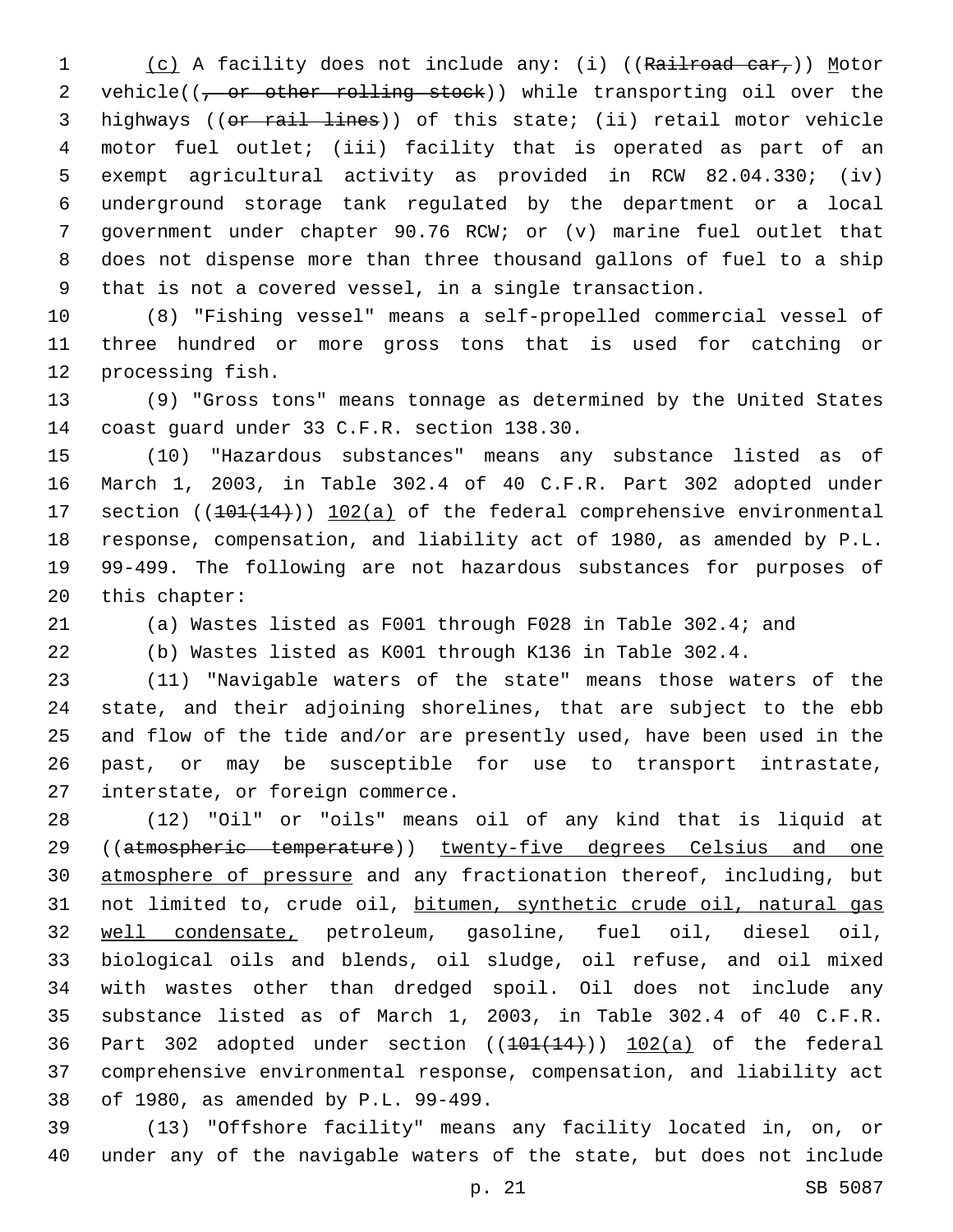a facility any part of which is located in, on, or under any land of 2 the state, other than submerged land.

 (14) "Onshore facility" means any facility any part of which is located in, on, or under any land of the state, other than submerged land, that because of its location, could reasonably be expected to cause substantial harm to the environment by discharging oil into or on the navigable waters of the state or the adjoining shorelines.

 (15)(a) "Owner or operator" means (i) in the case of a vessel, any person owning, operating, or chartering by demise, the vessel; (ii) in the case of an onshore or offshore facility, any person owning or operating the facility; and (iii) in the case of an abandoned vessel or onshore or offshore facility, the person who owned or operated the vessel or facility immediately before its 14 abandonment.

 (b) "Operator" does not include any person who owns the land underlying a facility if the person is not involved in the operations 17 of the facility.

 (16) "Passenger vessel" means a ship of three hundred or more gross tons with a fuel capacity of at least six thousand gallons 20 carrying passengers for compensation.

 (17) "Ship" means any boat, ship, vessel, barge, or other 22 floating craft of any kind.

 (18) "Spill" means an unauthorized discharge of oil into the 24 waters of the state.

 (19) "Tank vessel" means a ship that is constructed or adapted to carry, or that carries, oil in bulk as cargo or cargo residue, and 27 that:

28 (a) Operates on the waters of the state; or

 (b) Transfers oil in a port or place subject to the jurisdiction 30 of this state.

 (20) "Waters of the state" includes lakes, rivers, ponds, streams, inland waters, underground water, salt waters, estuaries, tidal flats, beaches and lands adjoining the seacoast of the state, sewers, and all other surface waters and watercourses within the 35 jurisdiction of the state of Washington.

 (21) "Certificate of financial responsibility" means an official written acknowledgment issued by the director or the director's designee that an owner or operator of a covered vessel or facility, or the owner of the oil, has demonstrated to the satisfaction of the director or the director's designee that the relevant entity has the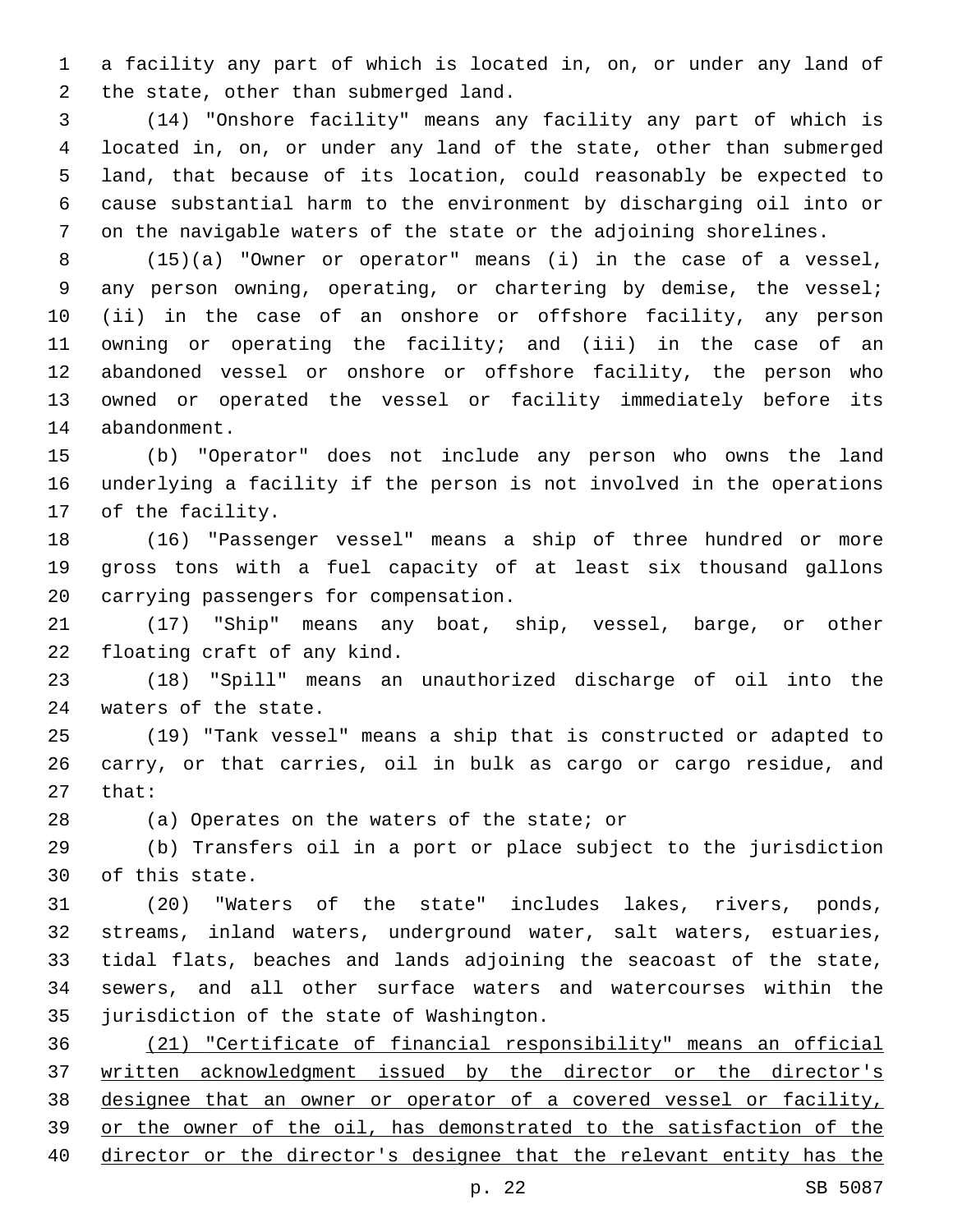financial ability to pay for costs and damages caused by an oil 2 spill.

 **Sec. 12.** RCW 88.40.020 and 2003 c 91 s 3 and 2003 c 56 s 3 are each reenacted and amended to read as follows:4

 (1) Any barge that transports hazardous substances in bulk as cargo, using any port or place in the state of Washington or the navigable waters of the state shall establish evidence of financial responsibility in the amount of the greater of five million dollars, or three hundred dollars per gross ton of such vessel.

 (2)(a) Except as provided in (b) or (c) of this subsection, a tank vessel that carries oil as cargo in bulk shall demonstrate financial responsibility to pay at least five hundred million dollars. The amount of financial responsibility required under this subsection is one billion dollars after January 1, 2004.

 (b) The director by rule may establish a lesser standard of financial responsibility for tank vessels of three hundred gross tons or less. The standard shall set the level of financial responsibility based on the quantity of cargo the tank vessel is capable of carrying. The director shall not set the standard for tank vessels of three hundred gross tons or less below that required under federal 21 law.

 (c) The owner or operator of a tank vessel who is a member of an international protection and indemnity mutual organization and is covered for oil pollution risks up to the amounts required under this section is not required to demonstrate financial responsibility under this chapter. The director may require the owner or operator of a tank vessel to prove membership in such an organization.

 (3)(a) A cargo vessel or passenger vessel that carries oil as fuel shall demonstrate financial responsibility to pay at least three hundred million dollars. However, a passenger vessel that transports passengers and vehicles between Washington state and a foreign country shall demonstrate financial responsibility to pay the greater of at least six hundred dollars per gross ton or five hundred 34 thousand dollars.

 (b) The owner or operator of a cargo vessel or passenger vessel who is a member of an international protection and indemnity mutual organization and is covered for oil pollution risks up to the amounts required under this section is not required to demonstrate financial responsibility under this chapter. The director may require the owner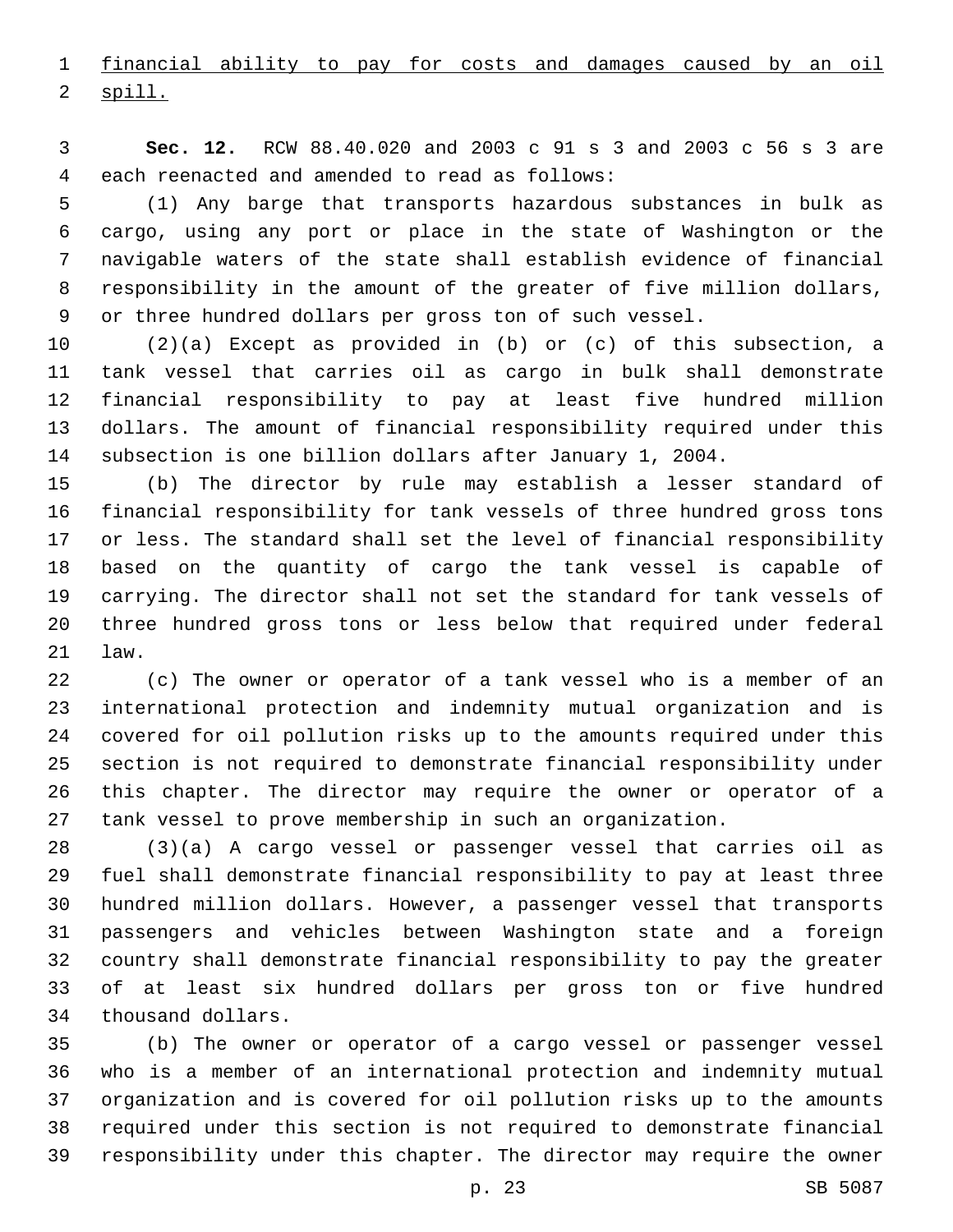or operator of a cargo vessel or passenger vessel to prove membership 2 in such an organization.

 (4) A fishing vessel while on the navigable waters of the state must demonstrate financial responsibility in the following amounts: (a) For a fishing vessel carrying predominantly nonpersistent product, one hundred thirty-three dollars and forty cents per incident, for each barrel of total oil storage capacity, persistent and nonpersistent product, on the vessel or one million three hundred thirty-four thousand dollars, whichever is greater; or (b) for a fishing vessel carrying predominantly persistent product, four hundred dollars and twenty cents per incident, for each barrel of total oil storage capacity, persistent product and nonpersistent product, on the vessel or six million six hundred seventy thousand 14 dollars, whichever is greater.

 (5) The ((documentation of financial responsibility shall demonstrate the ability of the document holder to meet state and federal financial liability requirements for the actual costs for removal of oil spills, for natural resource damages, and for necessary expenses)) certificate of financial responsibility is conclusive evidence that the person or entity holding the certificate is the party responsible for the specified vessel, facility, or oil for purposes of determining liability pursuant to this chapter.

 (6) This section shall not apply to a covered vessel owned or operated by the federal government or by a state or local government.

 **Sec. 13.** RCW 88.40.025 and 1991 c 200 s 704 are each amended to 26 read as follows:

 An onshore or offshore facility shall demonstrate financial responsibility in an amount determined by the department as necessary to compensate the state and affected counties and cities for damages that might occur during a reasonable worst case spill of oil from that facility into the navigable waters of the state. The department shall ((consider such matters as the amount of oil that could be spilled into the navigable waters from the facility, the cost of cleaning up the spilled oil, the frequency of operations at the facility, the damages that could result from the spill and the commercial availability and affordability of financial responsibility)) adopt by rule an amount that will be calculated by multiplying the reasonable per barrel cleanup and damage cost of spilled oil, times the worst case spill volume, as measured in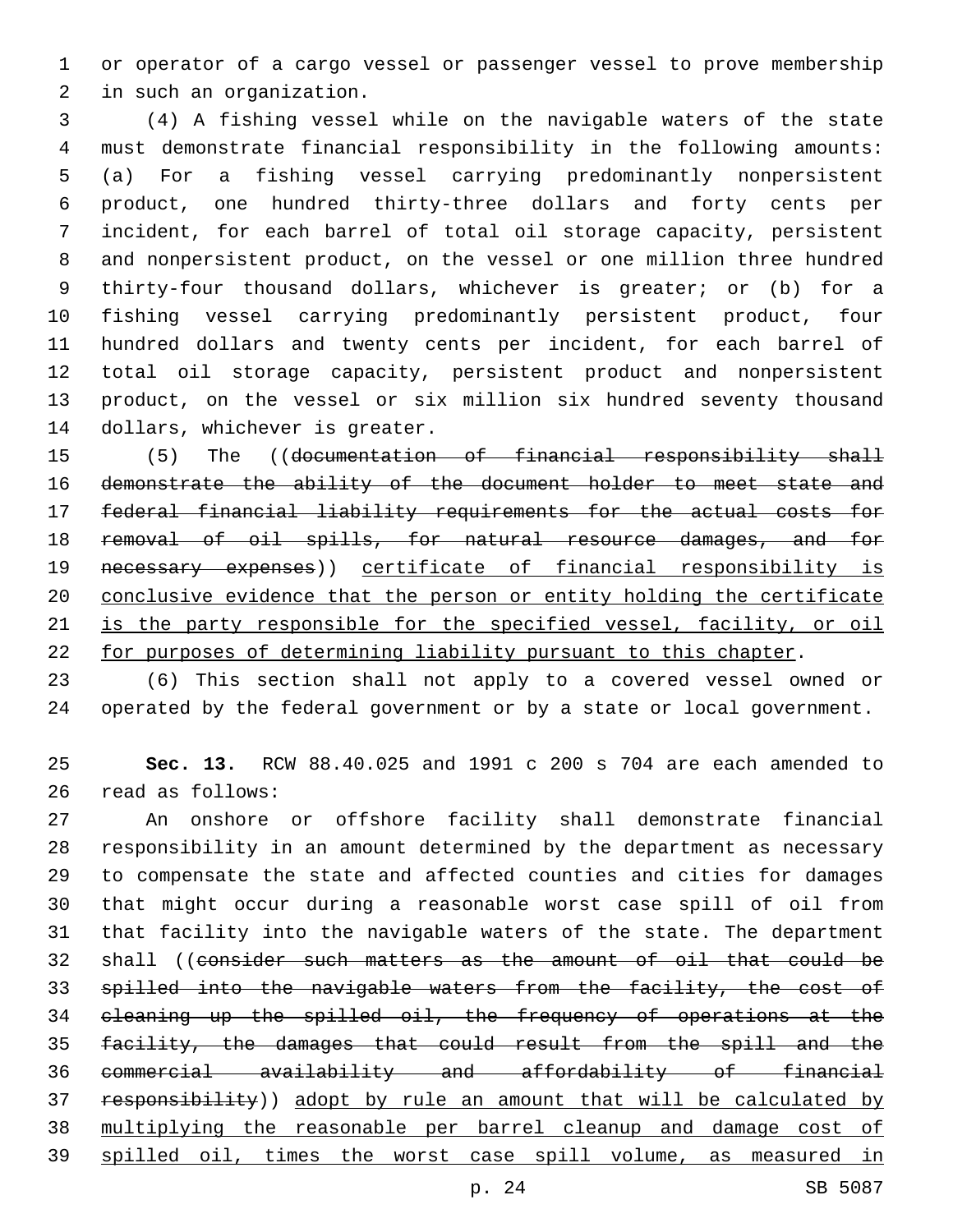barrels, calculated in the applicant's oil spill contingency plan. This section shall not apply to an onshore or offshore facility owned or operated by the federal government or by the state or local 4 government.

 **Sec. 14.** RCW 88.40.030 and 2000 c 69 s 32 are each amended to read as follows:6

 (1) Financial responsibility required by this chapter may be established by any one of, or a combination of, the following methods 9 acceptable to the department of ecology:  $((+1))$   $(a)$  Evidence of 10 insurance;  $((+2)^{n})$  (b) surety bonds;  $((+3)^{n})$  (c) qualification as a 11 self-insurer;  $((or (4)))(d)$  quaranty; (e) letter of credit; (f) 12 certificate of deposits; (g) protection and indemnity club 13 membership; or (h) other evidence of financial responsibility. Any bond filed shall be issued by a bonding company authorized to do business in the United States. Documentation of such financial responsibility shall be kept on any covered vessel and filed with the department at least twenty-four hours before entry of the vessel into the navigable waters of the state. A covered vessel is not required to file documentation of financial responsibility twenty-four hours before entry of the vessel into the navigable waters of the state, if the vessel has filed documentation of financial responsibility with the federal government, and the level of financial responsibility required by the federal government is the same as or exceeds state requirements. The owner or operator of the vessel may file with the department a certificate evidencing compliance with the requirements of another state's or federal financial responsibility requirements if the state or federal government requires a level of financial responsibility the same as or greater than that required under this 29 chapter.

 (2) A certificate of financial responsibility may not have a term greater than one year.

 **Sec. 15.** RCW 88.40.040 and 2003 c 56 s 4 are each amended to 33 read as follows:

 (1) It is unlawful for any vessel or facility required to have financial responsibility under this chapter to enter or operate 36 (( $\Theta$ m)) in Washington (( $\text{waters}$ )) without meeting the requirements of this chapter or rules adopted under this chapter, except when 38 necessary to avoid injury to the vessel's or facility's crew or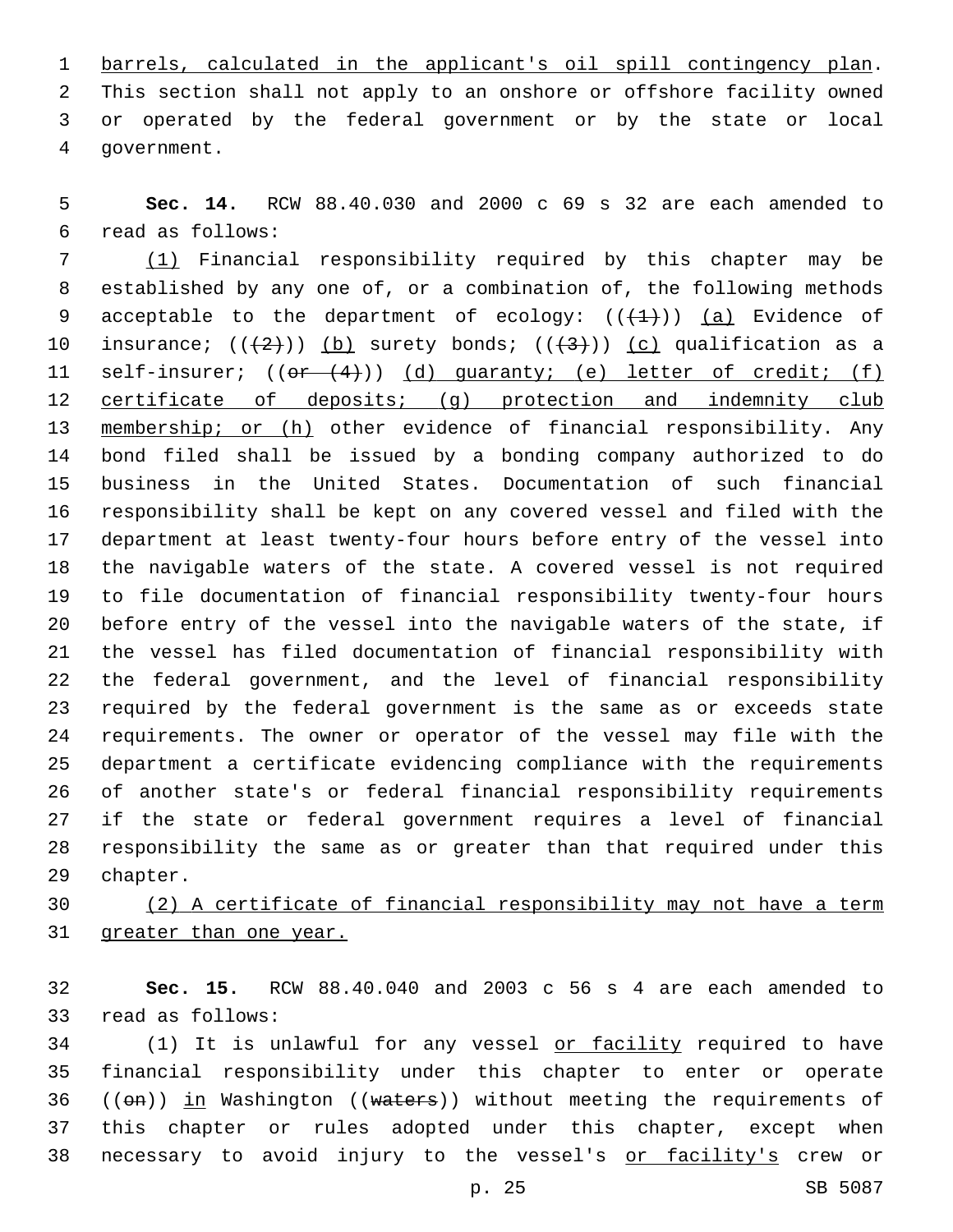passengers. Any vessel owner or operator that does not meet the financial responsibility requirements of this chapter and any rules prescribed thereunder or the federal oil pollution act of 1990 shall be reported by the department to the United States coast guard.

 (2) ((The department shall enforce section 1016 of the federal oil pollution act of 1990 as authorized by section 1019 of the federal act.)) Upon notification of an oil spill or discharge or other action or potential liability, the director shall reevaluate the validity of the certificate of financial responsibility. If the director determines that, because of a spill outside of the state or some other action or potential liability, the holder of a certificate may not have the financial resources to pay damages for the oil spill 13 or discharge or other action or potential liability and have resources remaining available to meet the requirements of this chapter, the director may suspend or revoke the certificate.

 (3) An owner or operator of either more than one covered vessel 17 or facility, or both is only required to obtain one certificate of financial responsibility for each vessel and facility owned or operated.

 (4) If a person holds a certificate for more than one covered vessel or facility and a spill or spills occurs from one or more of those vessels or facilities for which the owner or operator may be liable for damages in an amount exceeding five percent of the 24 financial resources reflected by the certificate, as determined by the director, the certificate is immediately considered inapplicable to any vessel or facility not associated with the spill. In that 27 event, the owner or operator shall demonstrate to the satisfaction of the director the amount of financial ability required pursuant to this chapter, as well as the financial ability to pay all damages that arise or have arisen from the spill or spills that have occurred.

 **Sec. 16.** RCW 88.16.170 and 1991 c 200 s 601 are each amended to 33 read as follows:

 Because of the danger of spills, the legislature finds that the transportation of crude oil and refined petroleum products by tankers, articulated tug barges, and other towed waterborne vessels 37 or barges on the Columbia river, Grays Harbor, and on Puget Sound and adjacent waters creates a great potential hazard to important natural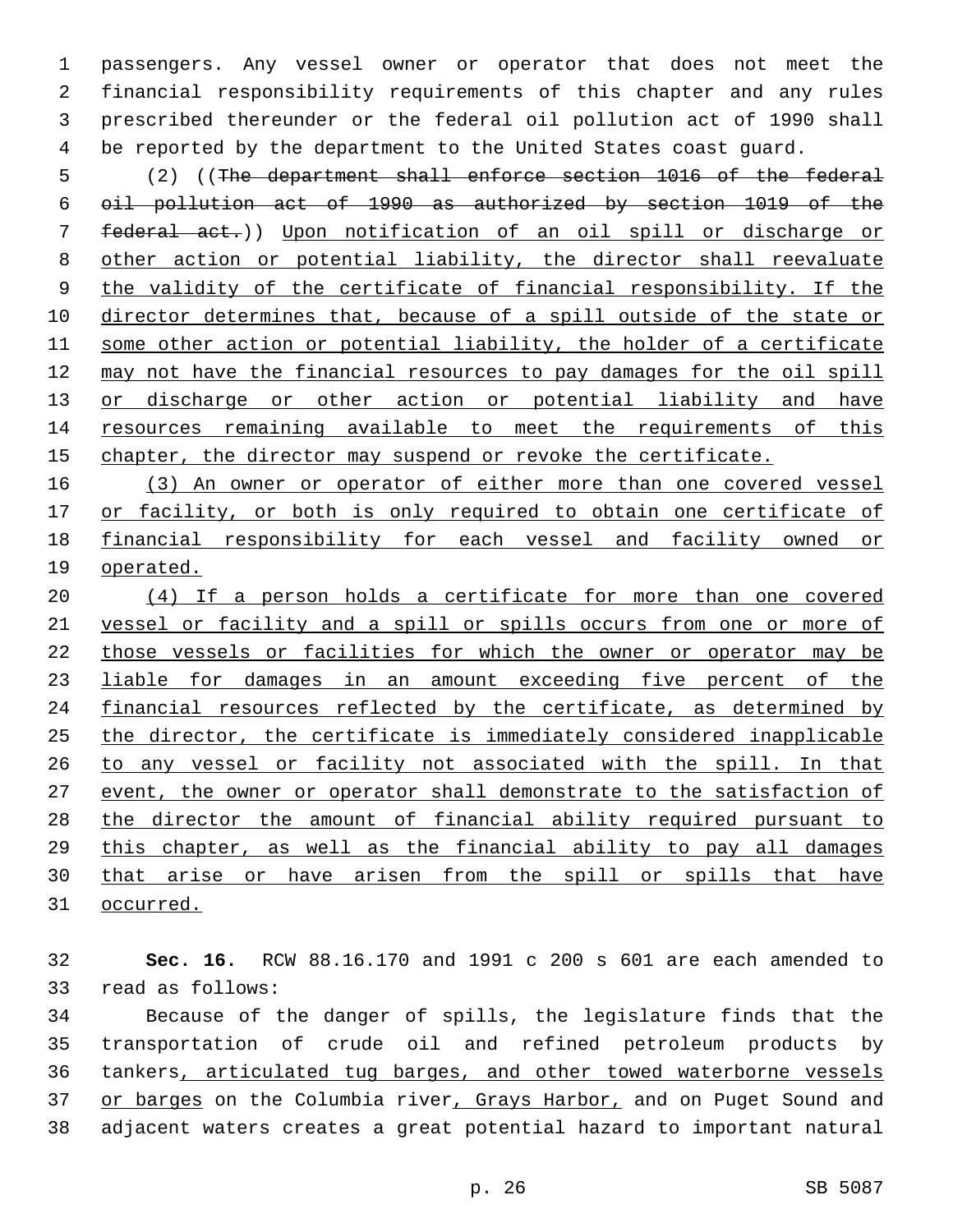resources of the state and to jobs and incomes dependent on these 2 resources.

 The legislature recognizes that the Columbia river has many natural obstacles to navigation and shifting navigation channels that create the risk of an oil spill. The legislature also recognizes Grays Harbor and Puget Sound and adjacent waters are ((a)) relatively confined salt water environments with irregular shorelines and therefore there is a greater than usual likelihood of long-term 9 damage from any large oil spill.

 The legislature further recognizes that certain areas of the 11 Columbia river, Grays Harbor, and Puget Sound and adjacent waters have limited space for maneuvering a large oil tanker and that these waters contain many natural navigational obstacles as well as a high 14 density of commercial and pleasure boat traffic.

15 For these reasons, it is important that large oil tankers, 16 articulated tug barges, and other towed waterborne vessels or barges be piloted by highly skilled persons who are familiar with local 18 waters and that such ((tankers)) vessels have sufficient capability 19 for rapid maneuvering responses.

 It is therefore the intent and purpose of RCW 88.16.180 and 88.16.190 to decrease the likelihood of oil spills on the Columbia 22 river, Grays Harbor, and on Puget Sound and its shorelines by 23 requiring all oil tankers above a certain size, all articulated tug barges, and other towed waterborne vessels or barges to employ 25 licensed pilots ((and to be escorted by a)), tug (( $or$  tugs)) escorts, and other safety measures while navigating on certain areas of Puget Sound and adjacent waters, and also in Grays Harbor and the Columbia 28 river.

 **Sec. 17.** RCW 88.16.190 and 1994 c 52 s 1 are each amended to 30 read as follows:

 (1) ((Any oil tanker, whether enrolled or registered, of greater than one hundred and twenty-five thousand deadweight tons shall be prohibited from proceeding beyond a point east of a line extending from Discovery Island light south to New Dungeness light.

 (2) An oil tanker, whether enrolled or registered, of forty to one hundred and twenty-five thousand deadweight tons may proceed beyond the points enumerated in subsection (1) if such tanker 38 possesses all of the following standard safety features: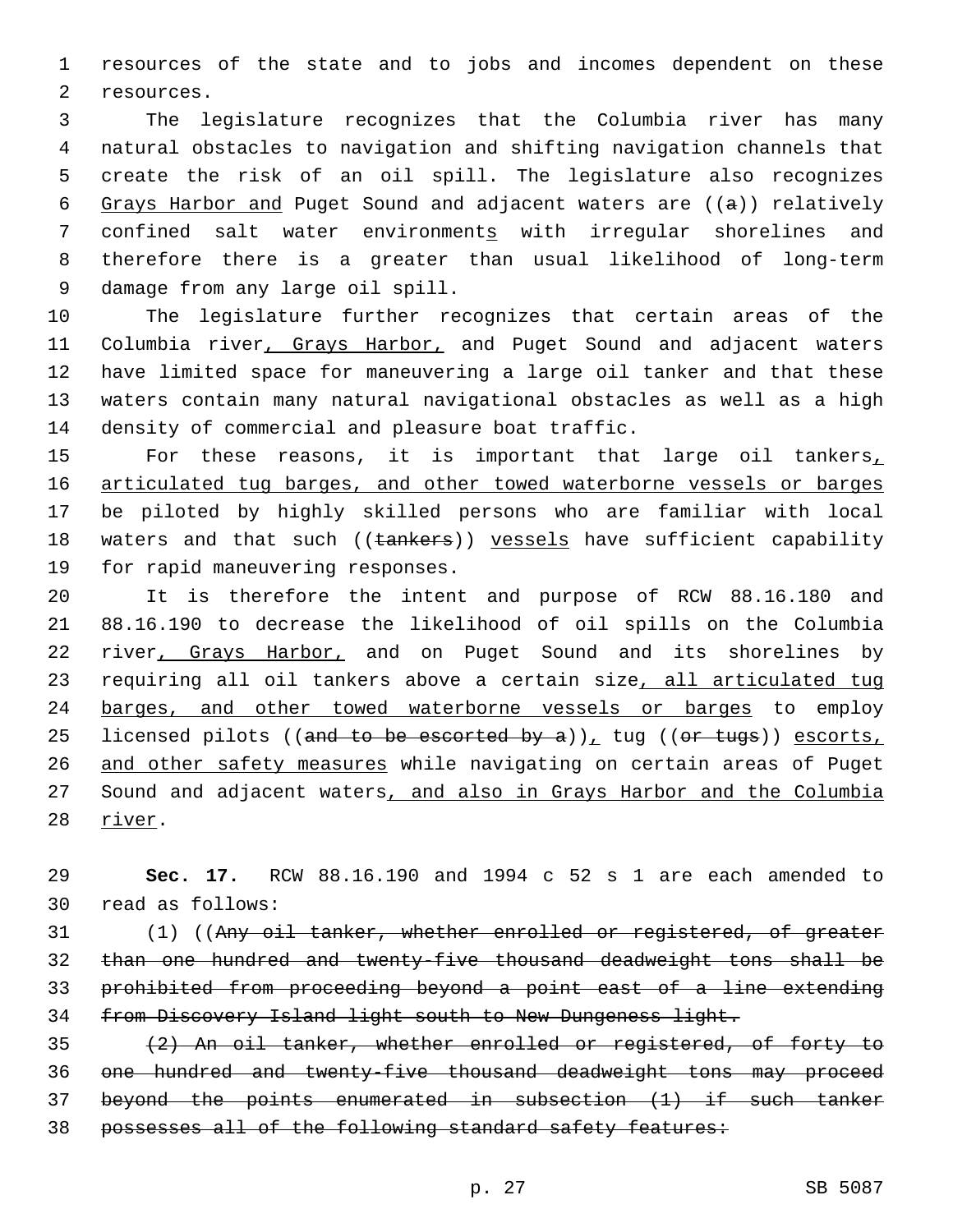(a) Shaft horsepower in the ratio of one horsepower to each two

2 and one-half deadweight tons; and

3 (b) Twin screws; and

- (c) Double bottoms, underneath all oil and liquid cargo 5 compartments; and
- (d) Two radars in working order and operating, one of which must be collision avoidance radar; and
- (e) Such other navigational position location systems as may be 9 prescribed from time to time by the board of pilotage commissioners:

 PROVIDED, That, if such forty to one hundred and twenty-five thousand deadweight ton tanker is in ballast or is under escort of a 12 tug or tugs with an aggregate shaft horsepower equivalent to five 13 percent of the deadweight tons of that tanker, subsection (2) of this 14 section shall not apply: PROVIDED FURTHER, That additional tug shaft horsepower equivalencies may be required under certain conditions as established by rule and regulation of the Washington utilities and transportation commission pursuant to chapter 34.05 RCW: PROVIDED 18 FURTHER, That)) Except as provided in subsection (2) of this section, 19 an oil tanker of greater than forty thousand deadweight tons may operate in the waters described in (a) of this subsection, to the extent that these waters are within the territorial boundaries of Washington, only if the oil tanker is under the escort of a tug or 23 tugs in compliance with the requirements of subsection (4) of this section.

25 (a) Those waters east of a line extending from Discovery Island light south to New Dungeness light and all points in the Puget Sound area.

 (b) The pilotage commission, in consultation with the department of ecology and relying on the results of vessel traffic risk assessments, may write rules to implement this subsection (1)(b). Rules adopted under this subsection (1)(b) must be designed to achieve best achievable protection as defined in RCW 88.46.010. These rules may include tug escort requirements and other safety measures for oil tankers of greater than forty thousand deadweight tons, all articulated tug barges, and other towed waterborne vessels or barges that may apply in the following areas consistent with subsections  $(2)(a)$  and  $(4)$  of this section:

 (i) Within a two-mile radius of the Grays Harbor pilotage district as defined in RCW 88.16.050;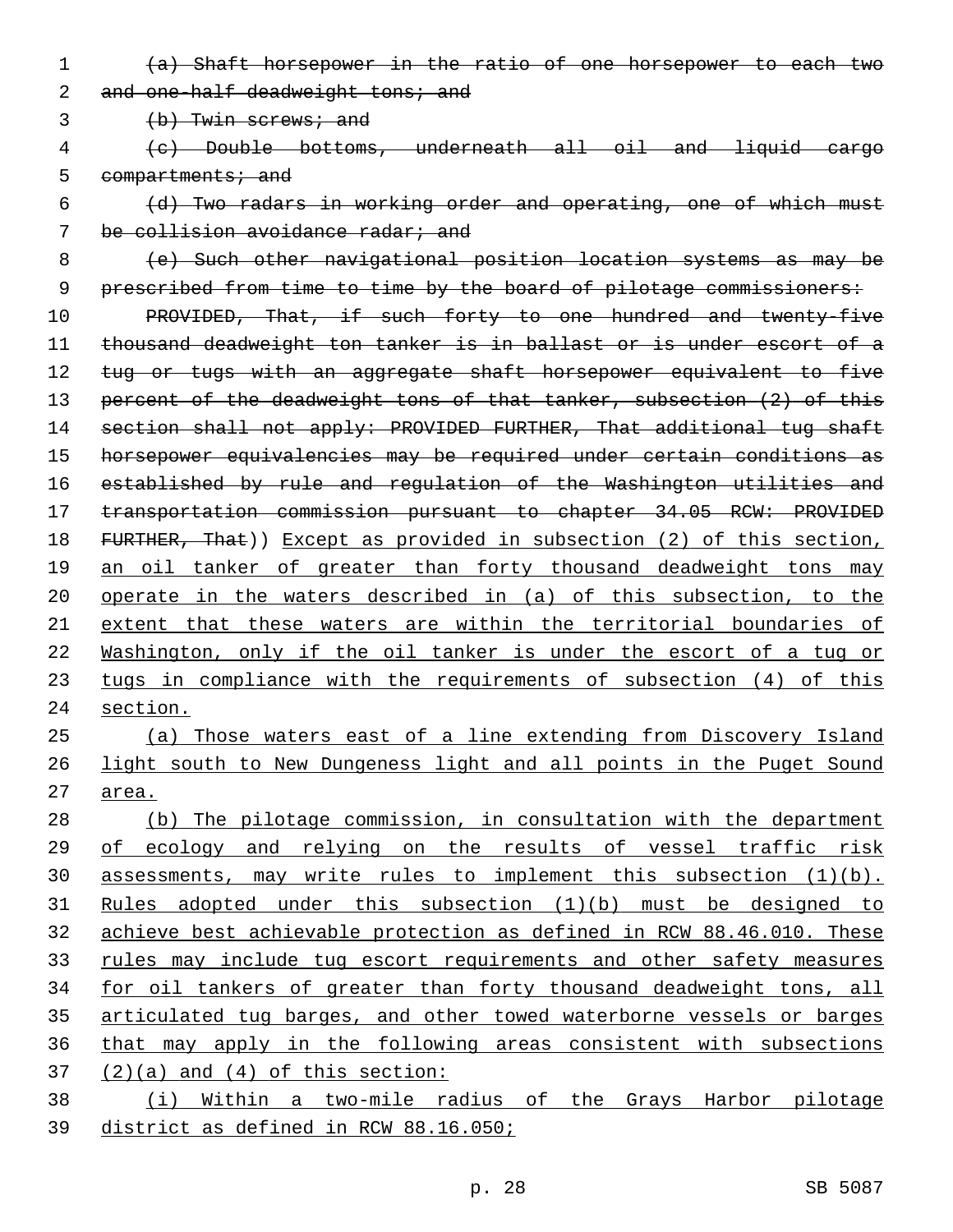(ii) Within three miles of Cape Disappointment at the mouth of

the Columbia river;

(iii) Any inland portion of the Columbia river; or

(iv) All other navigable waters of the state.

 (c) The pilotage commission, in consultation with the department of ecology and relying on the results of vessel traffic risk assessments, shall adopt rules by June 30, 2017, to implement this 8 subsection  $(1)(c)$ . Rules adopted under this subsection  $(1)(c)$  must be designed to achieve best achievable protection as defined under RCW 88.46.010. These rules may include tug escort requirements and other safety measures for oil tankers of greater than forty thousand deadweight tons, all articulated tug barges, and other towed 13 waterborne vessels or barges and apply in the following areas consistent with subsections (2)(a) and (4): All narrow channels of the San Juan Islands archipelago, including Rosario Strait, Haro 16 Strait, Boundary Pass, and connected waterways.

 (2)(a) If an oil tanker, articulated tug barge, or other towed waterborne vessel or barge is in ballast, the tug requirements of subsection (1) of this section do not apply.

 (b) If an oil tanker is a single-hulled oil tanker of greater 21 than five thousand gross tons, the requirements of subsection  $(1)(a)$  of this section do not apply and the oil tanker must instead comply with 33 C.F.R. Part 168, as of the effective date of this section.

 (3) Prior to proceeding with rule making as authorized under subsection (1)(b) and (c) of this section, the commission shall 26 consult with the United States coast guard, the Oregon board of maritime pilots, the Puget Sound, Grays Harbor, and Columbia river harbor safety committees, area tribes, public ports in Oregon and Washington, local governments, and other appropriate entities.

 (4) Oil tankers of greater than forty thousand deadweight tons, all articulated tug barges, and other towed waterborne vessels or barges must ensure that any escort tugs they use have an aggregate shaft horsepower equivalent to at least five percent of the deadweight tons of the escorted oil tanker or articulated tug barge. The pilotage commission may adopt rules to ensure that escort tugs have sufficient capabilities to provide for safe escort. Rules adopted on this subject must be designed to achieve best achievable protection as defined under RCW 88.46.010.

 (5) A tanker assigned a deadweight of equal to or less than forty thousand deadweight tons at the time of construction or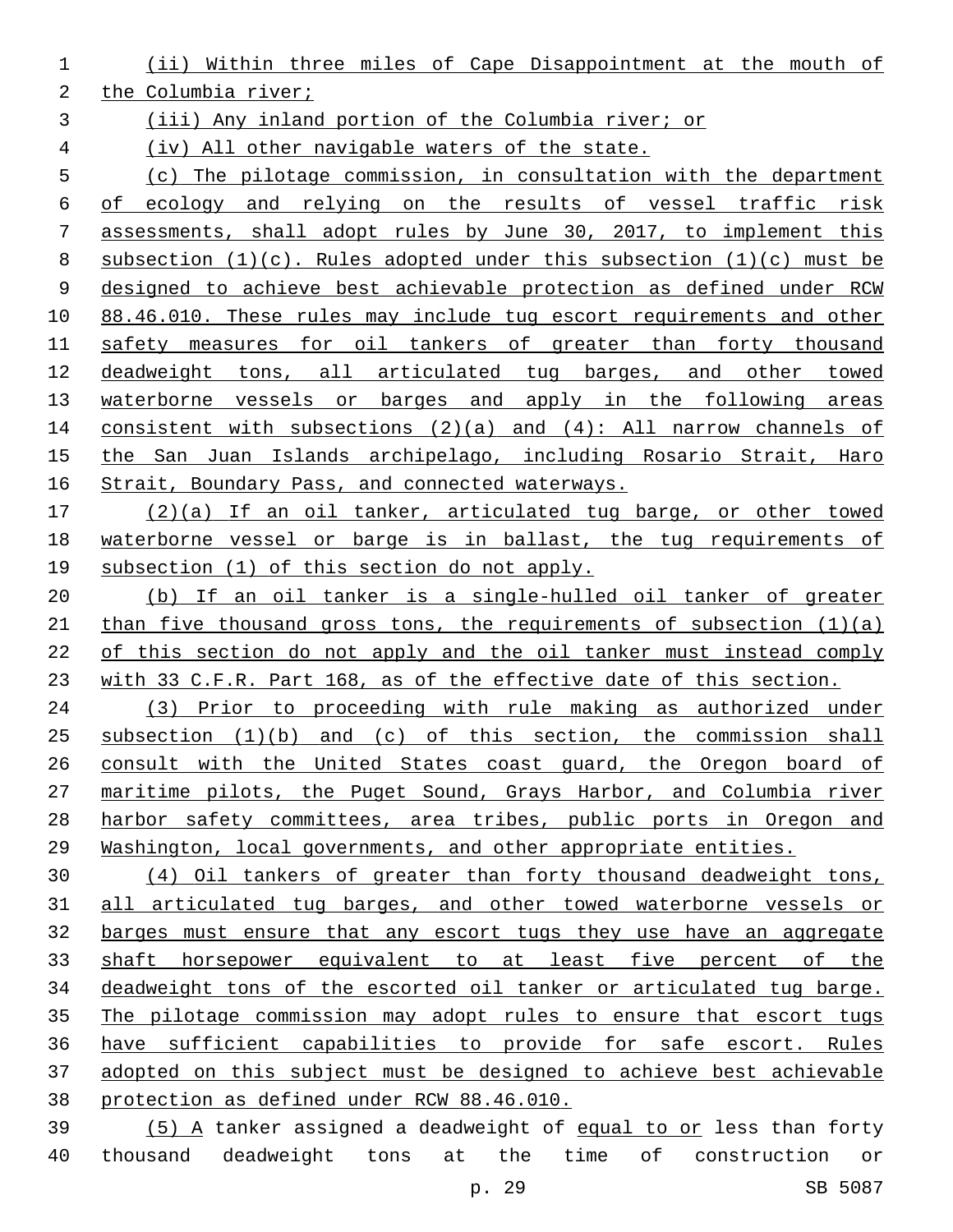reconstruction as reported in Lloyd's Register of Ships is not subject to the provisions of RCW 88.16.170 through 88.16.190.

(6) For the purposes of this section:

 (a) "Articulated tug barge" means a tank barge and a towing vessel joined by hinged or articulated fixed mechanical equipment affixed or connecting to the stern of the tank barge.

 (b) "Oil tanker" means a self-propelled deep draft tank vessel designed to transport oil in bulk. "Oil tanker" does not include an 9 articulated tug barge tank vessel.

 (c) "Waterborne vessel or barge" means any ship, barge, or other watercraft capable of traveling on the navigable waters of this state 12 and capable of transporting any crude oil or petroleum product in 13 quantities of ten thousand gallons or more for purposes other than 14 providing fuel for its motor or engine.

 **Sec. 18.** RCW 82.23B.010 and 1992 c 73 s 6 are each amended to 16 read as follows:

17 ((Unless the context clearly requires otherwise,)) The 18 definitions in this section apply throughout this chapter unless the 19 context clearly requires otherwise.

 (1) "Barrel" means a unit of measurement of volume equal to forty-two United States gallons of crude oil or petroleum product.

 (2) "Crude oil" means any naturally occurring liquid hydrocarbons at atmospheric temperature and pressure coming from the earth, 24 including condensate and natural gasoline.

(3) "Department" means the department of revenue.

 (4) "Marine terminal" means a facility of any kind, other than a waterborne vessel, that is used for transferring crude oil or petroleum products to or from a waterborne vessel or barge.

 (5) "Navigable waters" means those waters of the state and their adjoining shorelines that are subject to the ebb and flow of the 31 tide, including the Columbia and Snake rivers.

(6) "Person" has the meaning provided in RCW 82.04.030.

 (7) "Petroleum product" means any liquid hydrocarbons at atmospheric temperature and pressure that are the product of the fractionation, distillation, or other refining or processing of crude oil, and that are used as, useable as, or may be refined as a fuel or fuel blendstock, including but not limited to, gasoline, diesel fuel, aviation fuel, bunker fuel, and fuels containing a blend of alcohol and petroleum.39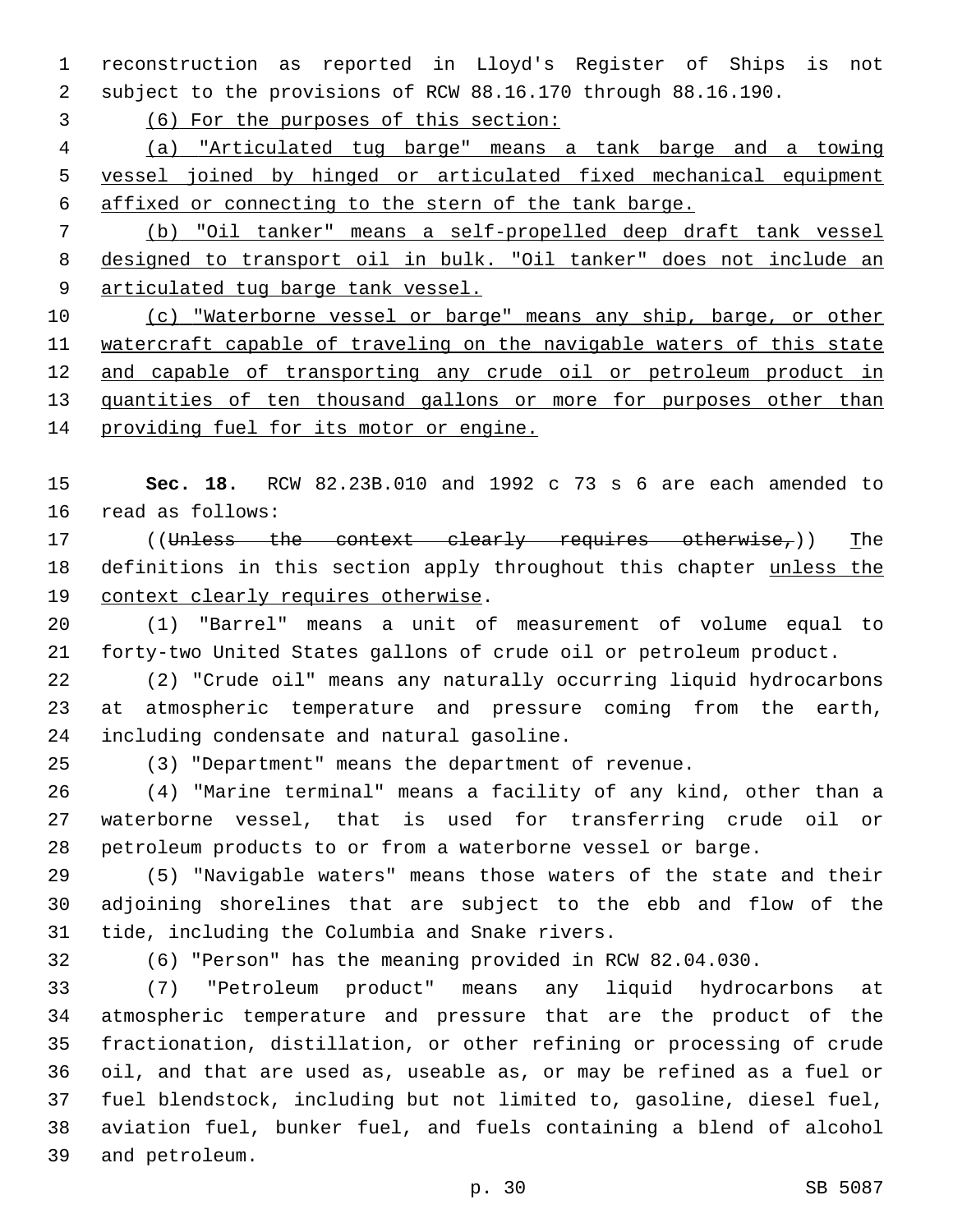(8) "Taxpayer" means the person owning crude oil or petroleum products immediately after receipt of the same into the storage tanks 3 of a marine or bulk oil terminal in this state ((from a waterborne 4 vessel or barge)) and who is liable for the taxes imposed by this 5 chapter.

 (9) "Waterborne vessel or barge" means any ship, barge, or other 7 watercraft capable of ((travelling)) traveling on the navigable waters of this state and capable of transporting any crude oil or petroleum product in quantities of ten thousand gallons or more for purposes other than providing fuel for its motor or engine.

 (10) "Bulk oil terminal" means a facility of any kind, other than a waterborne vessel, that is used for transferring crude oil or petroleum products from a tank car or pipeline.

14 (11) "Tank car" means a rail car, the body of which consists of a tank for transporting liquids.

 **Sec. 19.** RCW 82.23B.020 and 2006 c 256 s 2 are each amended to 17 read as follows:

 (1) An oil spill response tax is imposed on the privilege of receiving: (a) Crude oil or petroleum products at a marine terminal within this state from a waterborne vessel or barge operating on the navigable waters of this state; (b) crude oil or petroleum products 22 at a bulk oil terminal within this state from a tank car; or (c) crude oil or petroleum products at a bulk oil terminal within this 24 state from a pipeline. The tax imposed in this section is levied upon the owner of the crude oil or petroleum products immediately after 26 receipt of the same into the storage tanks of a marine or bulk oil 27 terminal from a tank car, pipeline, or waterborne vessel or barge at the rate of one cent per barrel of crude oil or petroleum product 29 received.

 (2) In addition to the tax imposed in subsection (1) of this section, an oil spill administration tax is imposed on the privilege of receiving: (a) Crude oil or petroleum products at a marine terminal within this state from a waterborne vessel or barge 34 operating on the navigable waters of this state; (b) crude oil or petroleum products at a bulk oil terminal within this state from a tank car; and (c) crude oil or petroleum products at a bulk oil terminal within this state from a pipeline. The tax imposed in this section is levied upon the owner of the crude oil or petroleum products immediately after receipt of the same into the storage tanks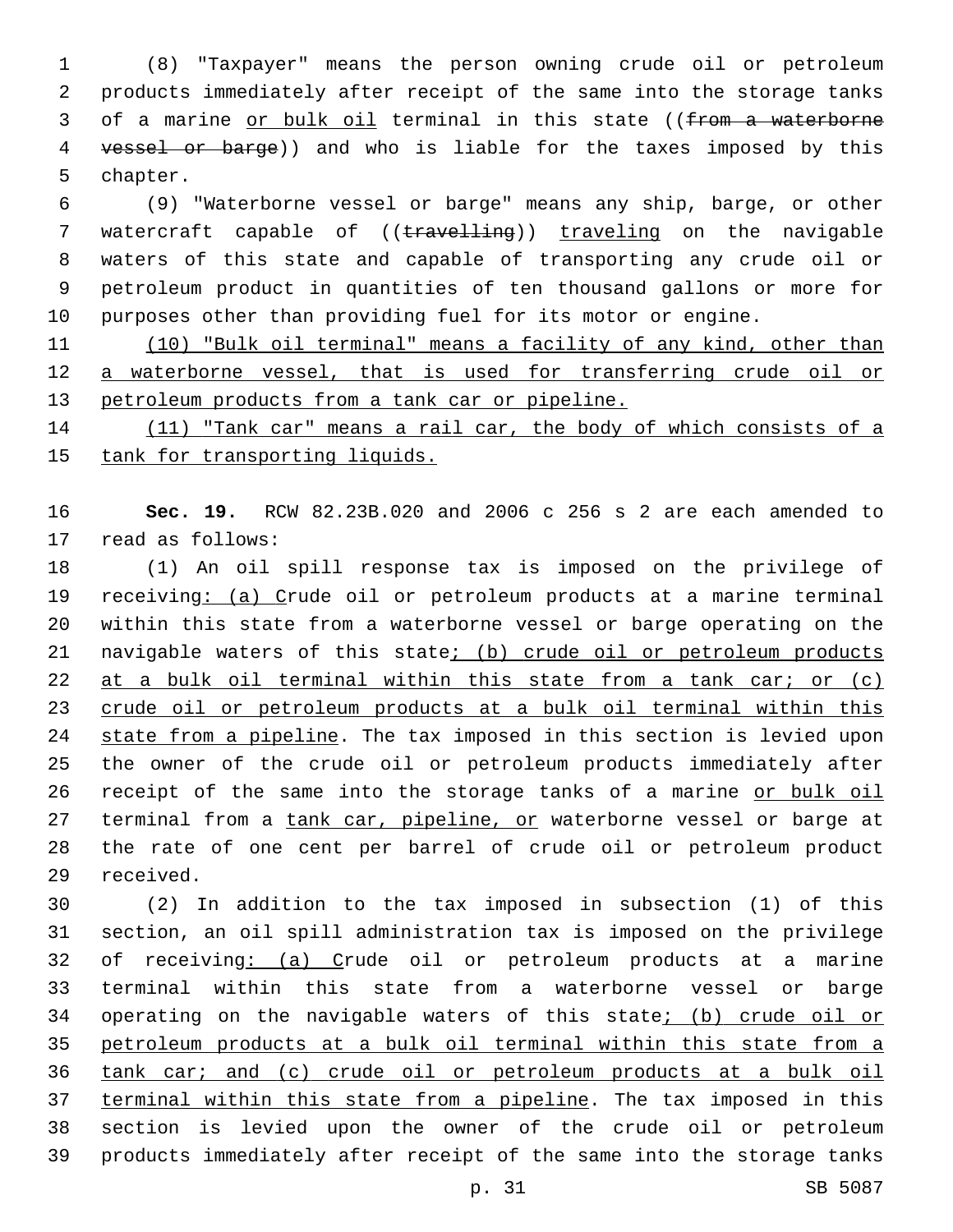1 of a marine or bulk oil terminal from a tank car, pipeline, or 2 waterborne vessel or barge at the rate of ((four)) ten cents per 3 barrel of crude oil or petroleum product.

4 (3) The taxes imposed by this chapter ((shall)) must be collected 5 by the marine or bulk oil terminal operator from the taxpayer. If any 6 person charged with collecting the taxes fails to bill the taxpayer 7 for the taxes, or in the alternative has not notified the taxpayer in 8 writing of the ((imposition of the)) taxes imposed, or having 9 collected the taxes, fails to pay them to the department in the 10 manner prescribed by this chapter, whether such failure is the result 11 of the person's own acts or the result of acts or conditions beyond 12 the person's control, he or she  $((shall))$ , nevertheless,  $((be))$  is 13 personally liable to the state for the amount of the taxes. Payment 14 of the taxes by the owner to a marine or bulk oil terminal operator 15 ((shall)) relieves the owner from further liability for the taxes.

16 (4) Taxes collected under this chapter ((shall)) must be held in 17 trust until paid to the department. Any person collecting the taxes 18 who appropriates or converts the taxes collected ((shall be)) is 19 guilty of a gross misdemeanor if the money required to be collected 20 is not available for payment on the date payment is due. The taxes 21 required by this chapter to be collected ((shall)) must be stated 22 separately from other charges made by the marine or bulk oil terminal 23 operator in any invoice or other statement of account provided to the 24 taxpayer.

 (5) If a taxpayer fails to pay the taxes imposed by this chapter to the person charged with collection of the taxes and the person charged with collection fails to pay the taxes to the department, the department may, in its discretion, proceed directly against the 29 taxpayer for collection of the taxes.

 (6) The taxes ((shall be)) are due from the marine or bulk oil terminal operator, along with reports and returns on forms prescribed by the department, within twenty-five days after the end of the month 33 in which the taxable activity occurs.

 (7) The amount of taxes, until paid by the taxpayer to the marine 35 or bulk oil terminal operator or to the department, ((shall)) 36 constitutes a debt from the taxpayer to the marine or bulk oil terminal operator. Any person required to collect the taxes under this chapter who, with intent to violate the provisions of this chapter, fails or refuses to do so as required and any taxpayer who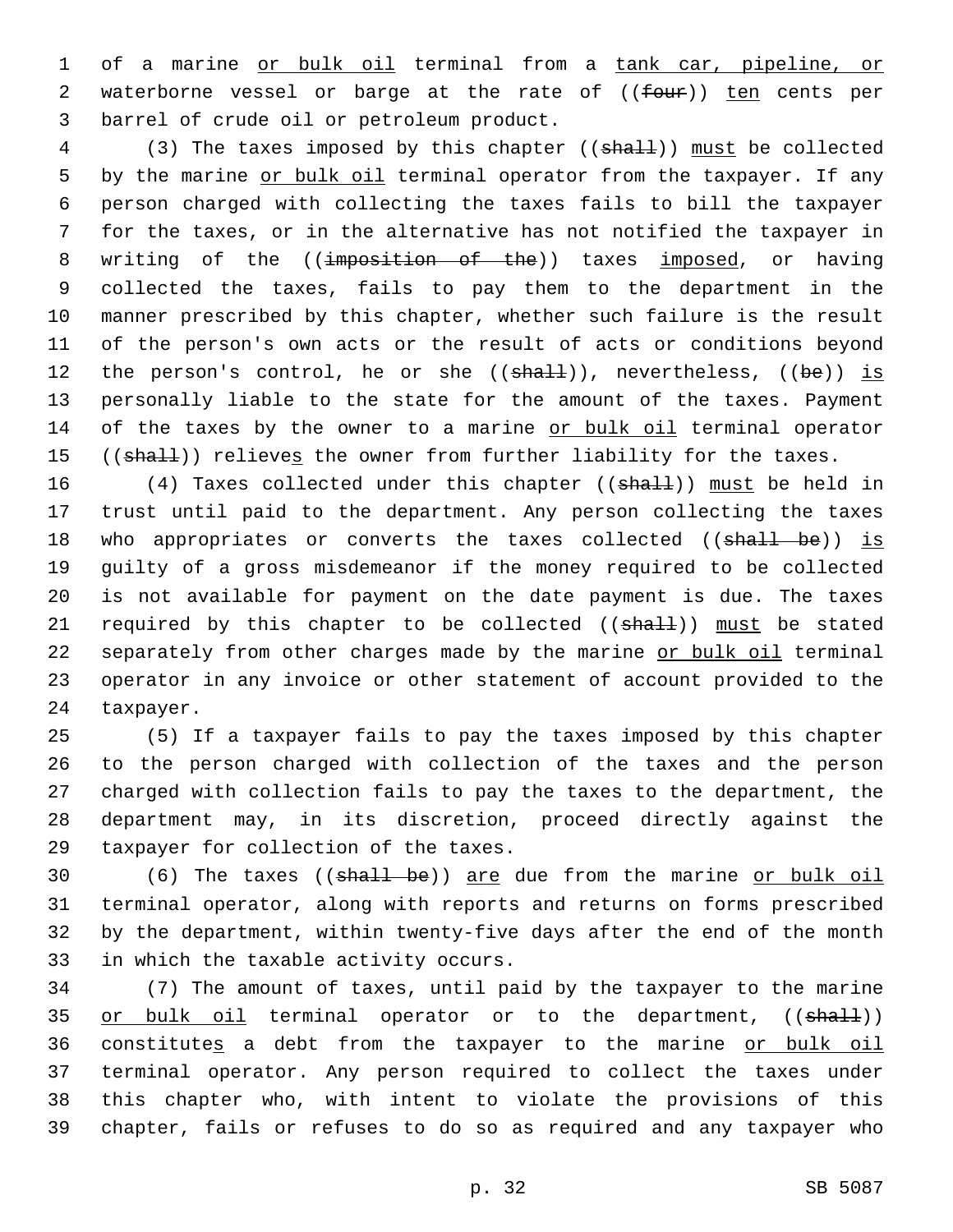1 refuses to pay any taxes due under this chapter, ((shall be)) is guilty of a misdemeanor as provided in chapter 9A.20 RCW.

 (8) Upon prior approval of the department, the taxpayer may pay the taxes imposed by this chapter directly to the department. The 5 department ((shall)) must give its approval for direct payment under this section whenever it appears, in the department's judgment, that direct payment will enhance the administration of the taxes imposed 8 under this chapter. The department ((shall)) must provide by rule for the issuance of a direct payment certificate to any taxpayer qualifying for direct payment of the taxes. Good faith acceptance of 11 a direct payment certificate by a terminal operator ((shall)) 12 relieves the marine or bulk oil terminal operator from any liability for the collection or payment of the taxes imposed under this 14 chapter.

 (9) All receipts from the tax imposed in subsection (1) of this 16 section ((shall)) must be deposited into the state oil spill response account. All receipts from the tax imposed in subsection (2) of this section shall be deposited into the oil spill prevention account.

 (10) Within forty-five days after the end of each calendar 20 quarter, the office of financial management ((shall)) must determine the balance of the oil spill response account as of the last day of that calendar quarter. Balance determinations by the office of 23 financial management under this section are final and ((shall)) may not be used to challenge the validity of any tax imposed under this 25 chapter. The office of financial management ((shall)) must promptly notify the departments of revenue and ecology of the account balance once a determination is made. For each subsequent calendar quarter, the tax imposed by subsection (1) of this section shall be imposed 29 during the entire calendar quarter unless:

 (a) Tax was imposed under subsection (1) of this section during the immediately preceding calendar quarter, and the most recent quarterly balance is more than nine million dollars; or

 (b) Tax was not imposed under subsection (1) of this section during the immediately preceding calendar quarter, and the most recent quarterly balance is more than eight million dollars.

 **Sec. 20.** RCW 82.23B.030 and 1992 c 73 s 9 are each amended to 37 read as follows:

38 The taxes imposed under this chapter ((shall)) only apply to the first receipt of crude oil or petroleum products at a marine or bulk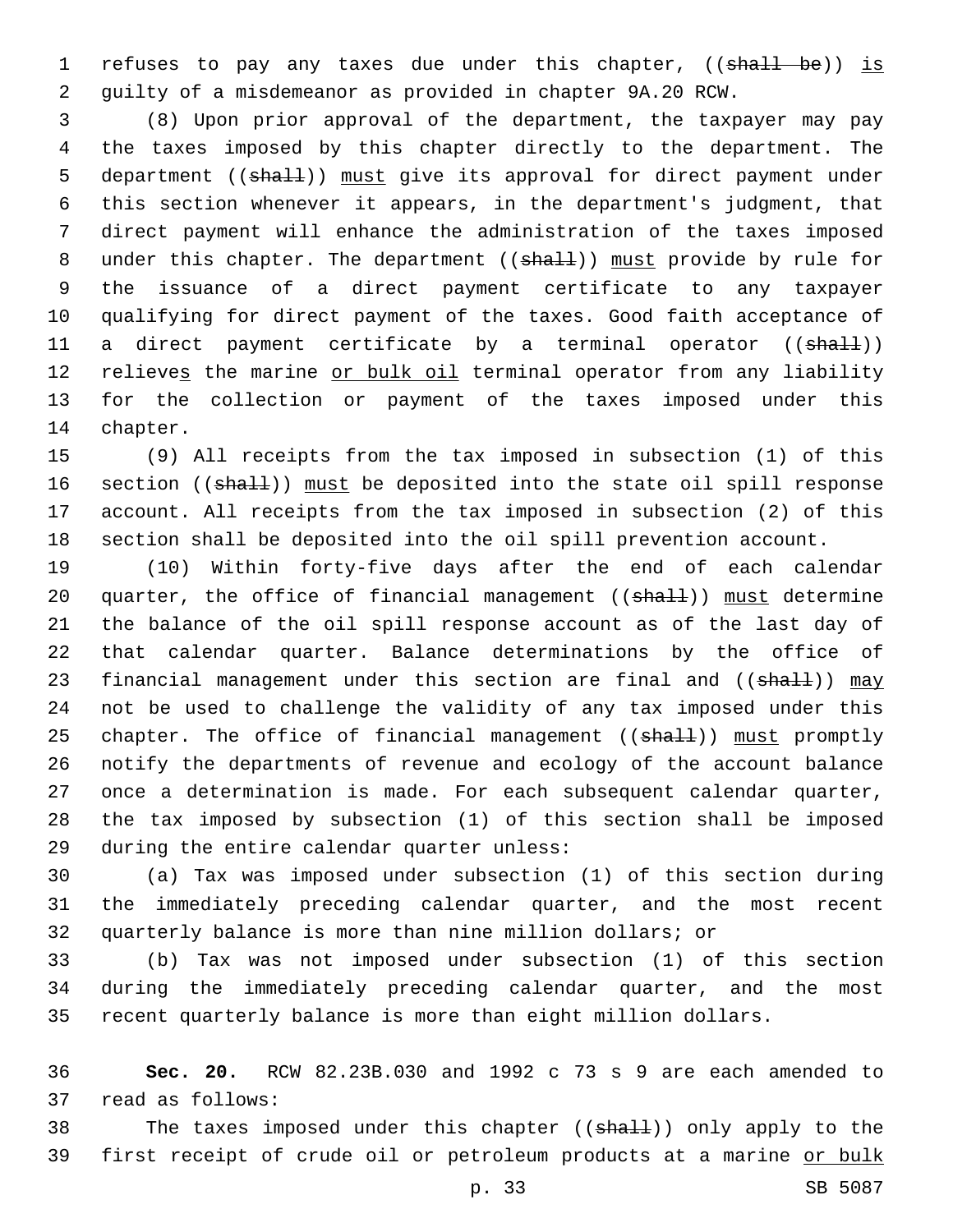1 oil terminal in this state and not to the later transporting and subsequent receipt of the same oil or petroleum product, whether in the form originally received at a marine or bulk oil terminal in this 4 state or after refining or other processing.

 **Sec. 21.** RCW 82.23B.040 and 1992 c 73 s 10 are each amended to read as follows:6

7 Credit ((shall)) must be allowed against the taxes imposed under this chapter for any crude oil or petroleum products received at a marine or bulk oil terminal and subsequently exported from or sold 10 for export from the state.

 **Sec. 22.** RCW 38.52.040 and 2011 1st sp.s. c 21 s 27, 2011 c 336 s 789, and 2011 c 79 s 9 are each reenacted and amended to read as 13 follows:

 (1) There is hereby created the emergency management council (hereinafter called the council), to consist of not more than seventeen members who shall be appointed by the adjutant general. The membership of the council shall include, but not be limited to, representatives of city and county governments, sheriffs and police chiefs, the Washington state patrol, the military department, the department of ecology, state and local fire chiefs, seismic safety experts, state and local emergency management directors, search and rescue volunteers, medical professions who have expertise in emergency medical care, building officials, and private industry. The representatives of private industry shall include persons knowledgeable in emergency and hazardous materials management. The councilmembers shall elect a chair from within the council membership. The members of the council shall serve without compensation, but may be reimbursed for their travel expenses incurred in the performance of their duties in accordance with RCW 43.03.050 and 43.03.060 as now existing or hereafter amended.

 (2) The emergency management council shall advise the governor and the director on all matters pertaining to state and local emergency management. The council may appoint such ad hoc committees, subcommittees, and working groups as are required to develop specific recommendations for the improvement of emergency management practices, standards, policies, or procedures. The council shall ensure that the governor receives an annual assessment of statewide emergency preparedness including, but not limited to, specific

p. 34 SB 5087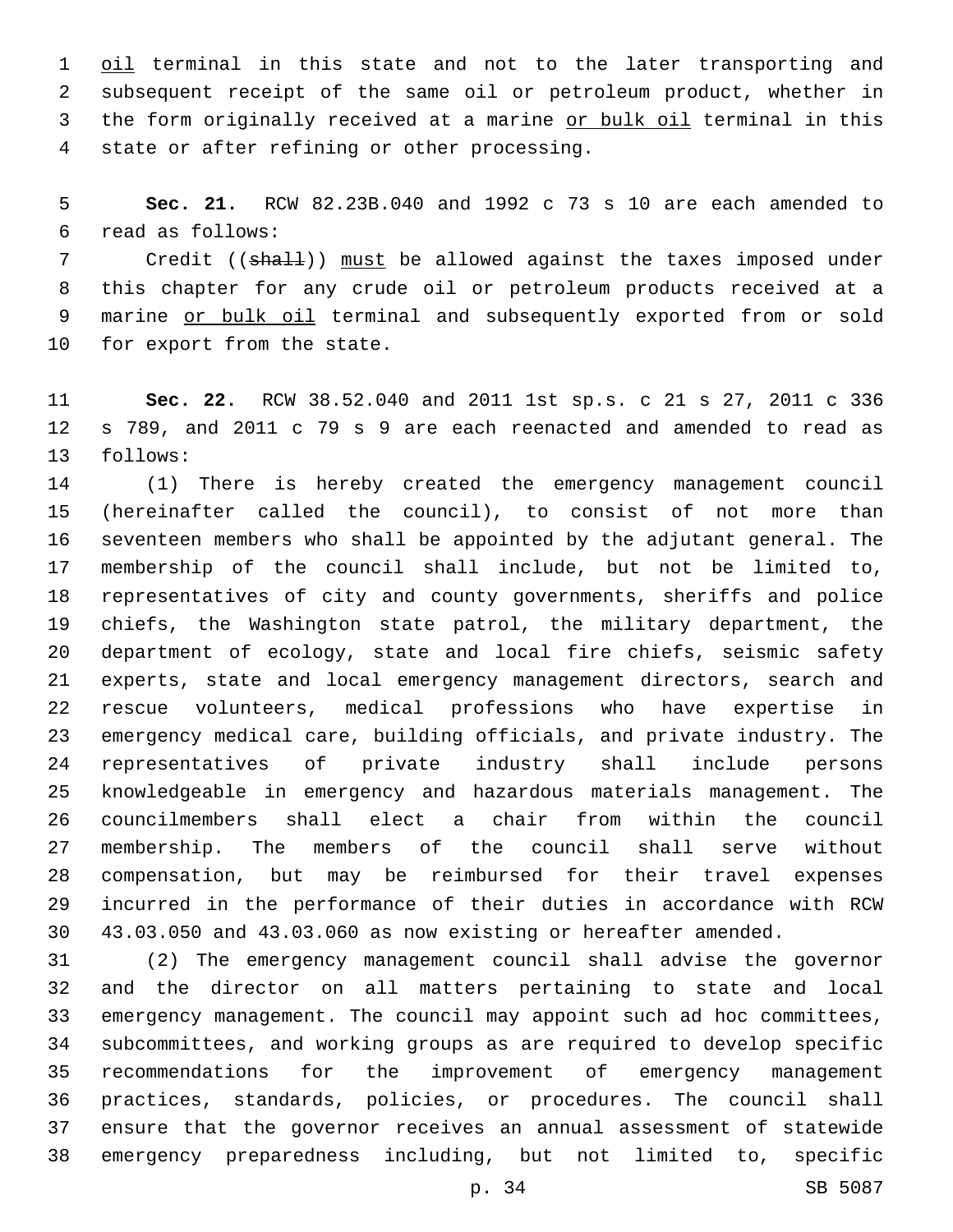progress on hazard mitigation and reduction efforts, implementation of seismic safety improvements, reduction of flood hazards, and coordination of hazardous materials planning and response activities. ((The council or a subcommittee thereof shall periodically convene in special session and serve during those sessions as the state emergency response commission required by P.L. 99-499, the emergency planning and community right-to-know act. When sitting in session as 8 the state emergency response commission, the council shall confine 9 its deliberations to those items specified in federal statutes and state administrative rules governing the coordination of hazardous 11 materials policy.)) The council shall review administrative rules governing state and local emergency management practices and 13 recommend necessary revisions to the director.

 (3) The council or a council subcommittee shall serve and periodically convene in special session as the state emergency response commission required by the emergency planning and community 17 right-to-know act (42 U.S.C. Sec. 11001 et seq.). The state emergency response commission shall conduct those activities specified in 19 federal statutes and regulations and state administrative rules governing the coordination of hazardous materials policy including, but not limited to, review of local emergency planning committee emergency response plans for compliance with the planning requirements in the emergency planning and community right-to-know act (42 U.S.C. Sec. 11001 et seq.). Committees shall annually review their plans to address changed conditions, and submit their plans to the state emergency response commission for review when updated, but 27 not less than at least once every five years. The department may 28 employ staff to assist local emergency planning committees in the development and annual review of these emergency response plans. By March 1, 2018, the department shall report to the governor and legislature on progress towards compliance with planning 32 requirements. The report must also provide budget and policy recommendations for continued support of local emergency planning.

 $(4)(a)$  The intrastate mutual aid committee is created and is a subcommittee of the emergency management council. The intrastate mutual aid committee consists of not more than five members who must be appointed by the council chair from council membership. The chair of the intrastate mutual aid committee is the military department representative appointed as a member of the council. Meetings of the intrastate mutual aid committee must be held at least annually.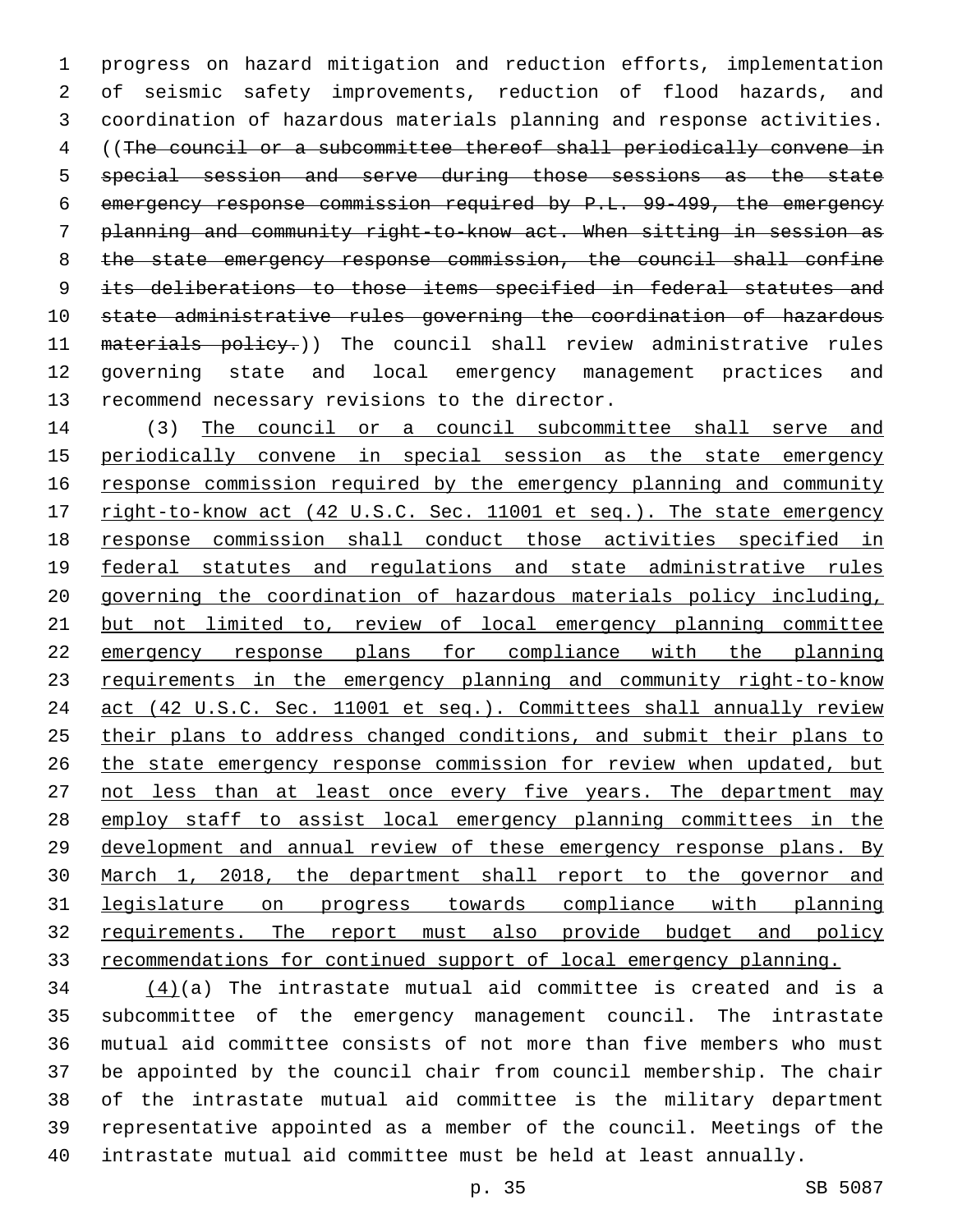(b) In support of the intrastate mutual aid system established in chapter 38.56 RCW, the intrastate mutual aid committee shall develop and update guidelines and procedures to facilitate implementation of the intrastate mutual aid system by member jurisdictions, including but not limited to the following: Projected or anticipated costs; checklists and forms for requesting and providing assistance; recordkeeping; reimbursement procedures; and other implementation issues. These guidelines and procedures are not subject to the rule-9 making requirements of chapter 34.05 RCW.

 **Sec. 23.** RCW 81.24.010 and 2007 c 234 s 21 are each amended to 11 read as follows:

 (1) Every company subject to regulation by the commission, except those listed in subsection (3) of this section, shall, on or before the date specified by the commission for filing annual reports under RCW 81.04.080, file with the commission a statement on oath showing its gross operating revenue from intrastate operations for the preceding calendar year, or portion thereof, and pay to the commission a fee equal to one-tenth of one percent of the first fifty thousand dollars of gross operating revenue, plus two-tenths of one percent of any gross operating revenue in excess of fifty thousand dollars, except railroad companies which shall each pay to the 22 commission a fee equal to ((one and one-half)) two-tenths of one 23 percent of its combined intrastate gross operating revenue and the Washington state portion of its gross interstate operating revenue. The commission may, by rule, set minimum fees that do not exceed the cost of collecting the fees. The commission may by rule waive any or all of the minimum fee established pursuant to this section. Any railroad association that qualifies as a nonprofit charitable organization under the federal internal revenue code section 501(c)(3) is exempt from the fee required under this subsection.

 (2) The percentage rates of gross operating revenue to be paid in any one year may be decreased by the commission for any class of companies subject to the payment of such fees, by general order entered before March 1st of such year, and for such purpose railroad companies are classified as class two. Every other company subject to regulation by the commission, for which regulatory fees are not otherwise fixed by law, shall pay fees as herein provided and shall constitute additional classes according to kinds of businesses 39 engaged in.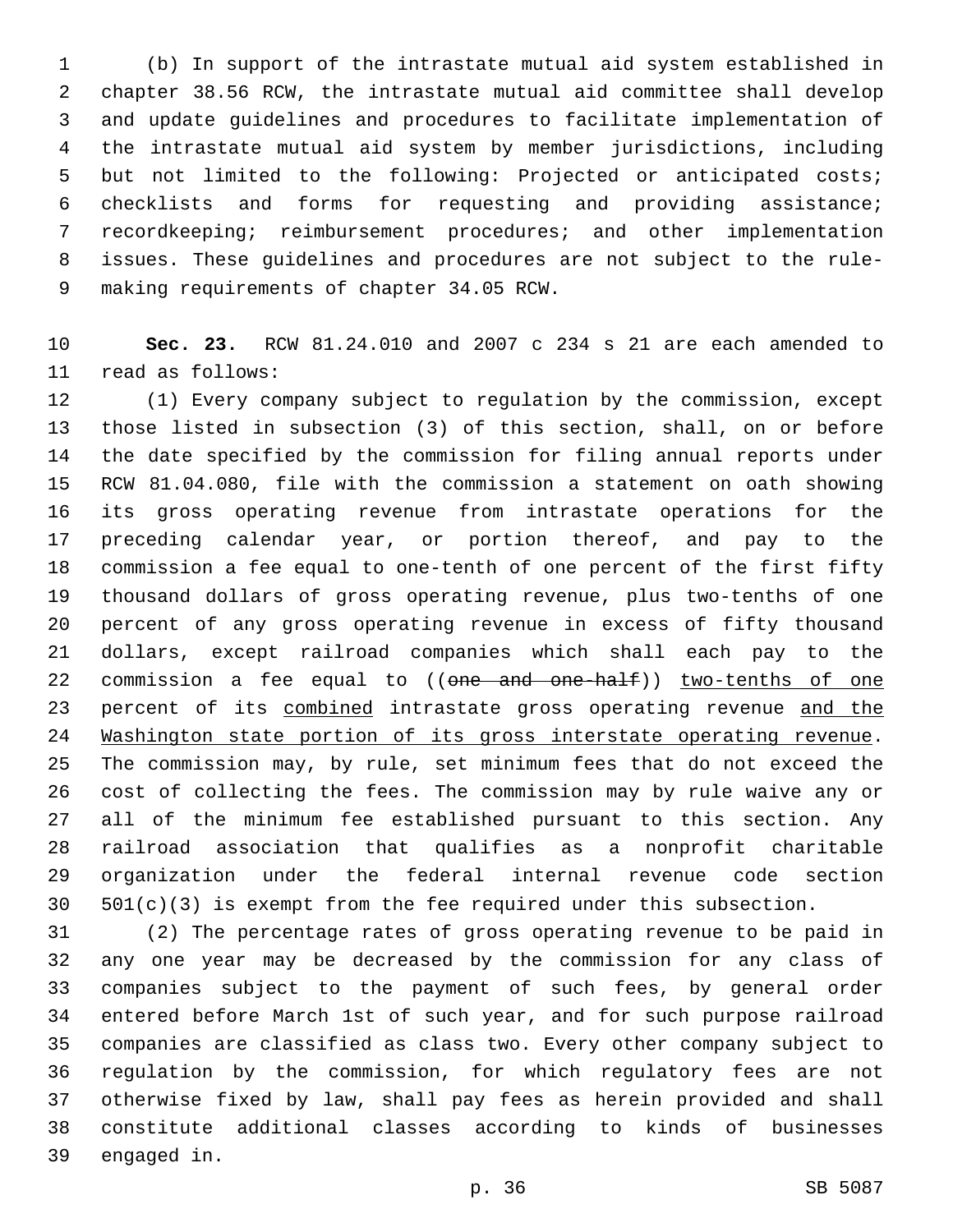(3) This section does not apply to private nonprofit transportation providers, auto transportation companies, charter party carriers and excursion service carriers, solid waste collection companies, motor freight carriers, household goods carriers, commercial ferries, and low-level radioactive waste storage 6 facilities.

 NEW SECTION. **Sec. 24.** A new section is added to chapter 81.44 8 RCW to read as follows:

 Commission employees certified by the federal railroad administration to perform hazardous materials inspections may enter the property of any business that receives, ships, or offers for shipment hazardous materials by rail. Entry shall be at a reasonable time and in a reasonable manner. The purpose of entry is limited to performing inspections, investigations, or surveillance of equipment, records, and operations relating to the packaging, loading, unloading, or transportation of hazardous materials by rail, pursuant only to the state participation program outlined in 49 C.F.R. Part 212. The term "business" is all inclusive and is not limited to 19 common carriers or public service companies.

 **Sec. 25.** RCW 81.53.010 and 2013 c 23 s 302 are each amended to 21 read as follows:

 The definitions in this section apply throughout this chapter unless the context clearly requires otherwise.

24 ((The term)) (1) "Commission( $(\tau)$ )" ((when used in this chapter,)) means the utilities and transportation commission of Washington.

26 ((The term))  $(2)$  "Highway(( $7)$ )" ((when used in this chapter $7)$ ) includes all state and county roads, streets, alleys, avenues, boulevards, parkways, and other public places actually open and in use, or to be opened and used, for travel by the public.

30 ((The term))  $(3)$  "Railroad( $(\tau)$ )" ((when used in this chapter,)) means every railroad, including interurban and suburban electric railroads, by whatsoever power operated, for the public use in the conveyance of persons or property for hire, with all bridges, ferries, tunnels, equipment, switches, spurs, sidings, tracks, stations, and terminal facilities of every kind, used, operated, controlled, managed, or owned by or in connection therewith. The 37 ((said)) term ((shall)) also includes every logging and other industrial railway owned or operated primarily for the purpose of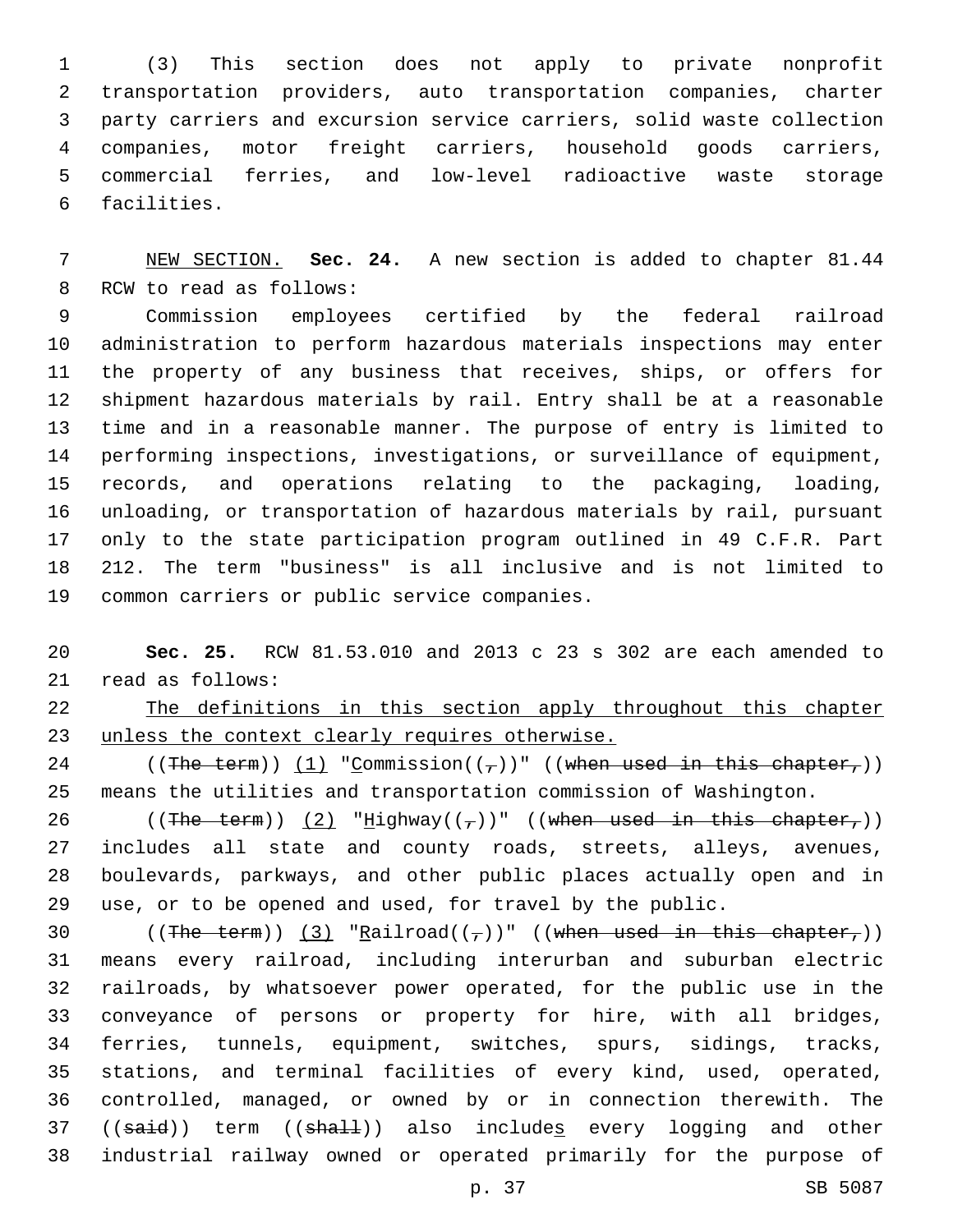1 carrying the property of its owners or operators or of a limited 2 class of persons, with all tracks, spurs, and sidings used in 3 connection therewith. The ((said)) term ((shall)) does not include 4 street railways operating within the limits of any incorporated city 5 or town.

6 ((The term))  $(4)$  "Railroad company(( $_{7}$ ))" ((when used in this 7 chapter,)) includes every corporation, company, association, joint 8 stock association, partnership, or person, its, their, or his or her 9 lessees, trustees, or receivers appointed by any court whatsoever, 10 owning, operating, controlling, or managing any railroad( $\sqrt{a}$  as that 11 term is defined in this section)).

12 ((The term)) (5) "Over-crossing( $(\tau)$ )" ((when used in this 13 ehapter,)) means any point or place where a highway crosses a 14 railroad by passing above the same. "Over-crossing" also means any 15 point or place where one railroad crosses another railroad not at 16 grade.

17 ((The term))  $(6)$  "Under-crossing(( $7$ ))" ((when used in this 18 ehapter,)) means any point or place where a highway crosses a 19 railroad by passing under the same. "Under-crossing" also means any 20 point or place where one railroad crosses another railroad not at 21 grade.

22 ((The term "over-crossing" or "under-crossing," shall also mean 23 any point or place where one railroad crosses another railroad not at 24 <del>grade.</del>

25 The term))  $(7)$  "Grade crossing( $(\tau)$ )" ((when used in this 26 ehapter,)) means any point or place where a railroad crosses a 27 highway or a highway crosses a railroad or one railroad crosses 28 another, at a common grade.

29 (8) "Private crossing" means any point or place where a railroad 30 crosses a private road at grade or a private road crosses a railroad 31 at grade, where the private road is not a highway.

32 **Sec. 26.** RCW 81.53.240 and 1984 c 7 s 375 are each amended to 33 read as follows:

 (1) Except to the extent necessary to permit participation by first-class cities in the grade crossing protective fund, when an election to participate is made as provided in RCW 81.53.261 through 81.53.291, or to the extent a first-class city requests to participate in the commission's crossing safety inspection program 39 within the city, this chapter ((81.53 RCW)) is not operative within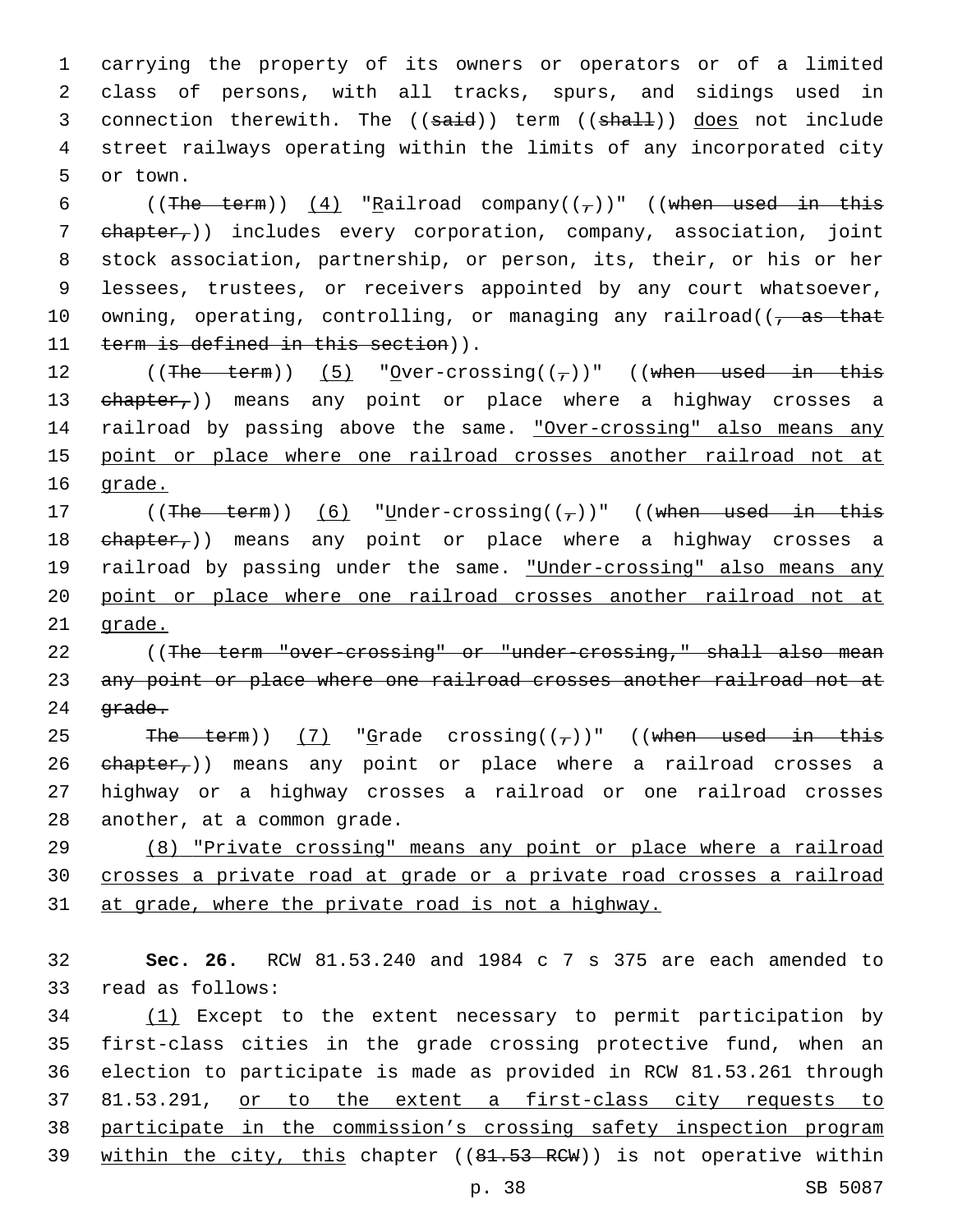the limits of first-class cities, and does not apply to street railway lines operating on or across any street, alley, or other public place within the limits of any city, except that a streetcar line outside of cities of the first class shall not cross a railroad at grade without express authority from the commission. The commission may not change the location of a state highway without the approval of the secretary of transportation, or the location of any crossing thereon adopted or approved by the department of transportation, or grant a railroad authority to cross a state highway at grade without the consent of the secretary of 11 transportation.

 (2) Within thirty days of the effective date of this section, first-class cities must provide to the commission a list of all existing public crossings within the limits of a first-class city, 15 including over and under-crossings, including the United States department of transportation number for the crossing. Within thirty days of modifying, closing, or opening a grade crossing within the limits of a first-class city, the city must notify the commission in writing of the action taken, identifying the crossing by United States department of transportation number.

 NEW SECTION. **Sec. 27.** A new section is added to chapter 81.53 22 RCW to read as follows:

 (1) To address the potential public safety hazards presented by private crossings in the state and by the transportation of hazardous materials in the state, including crude oil, the commission is authorized to adopt rules governing safety standards for private crossings along the railroad tracks over which crude oil is transported in the state. The commission is also authorized to conduct inspections of the private crossings subject to this section, to order the railroads to make improvements at the private crossings, 31 and enforce the orders.

 (2) The commission must adopt rules governing private crossings along railroad tracks over which crude oil is transported in the 34 state, establishing:

 (a) Minimum safety standards for the private crossings subject to this section, including, but not limited to, requirements for 37 signage;

 (b) Criteria for prioritizing the inspection and improvements of the private crossings subject to this section; and